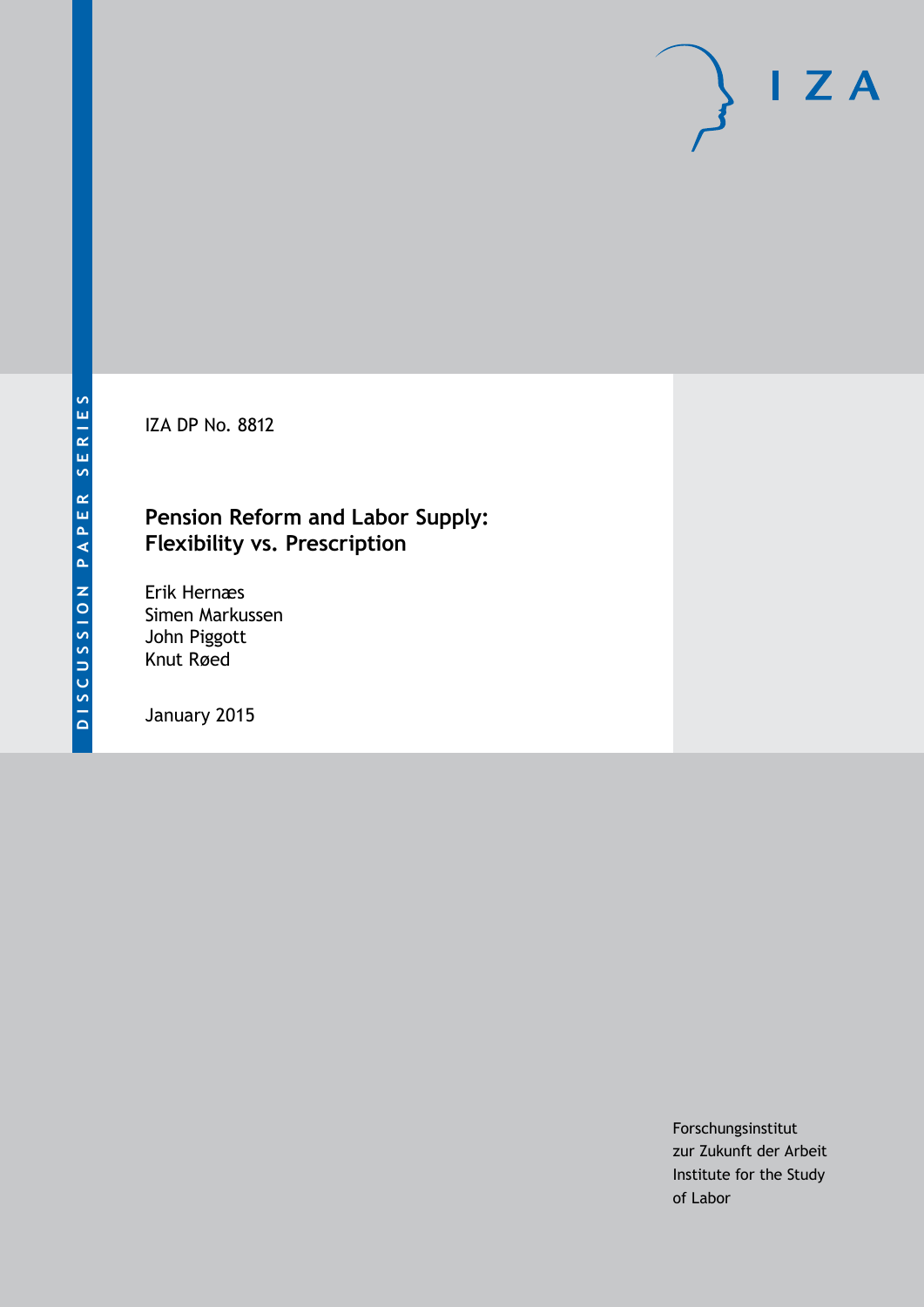# **Pension Reform and Labor Supply: Flexibility vs. Prescription**

## **Erik Hernæs**

*Ragnar Frisch Centre for Economic Research*

## **Simen Markussen**

*Ragnar Frisch Centre for Economic Research*

# **John Piggott**

*CEPAR and AIPAR, University of New South Wales and IZA*

## **Knut Røed**

*Ragnar Frisch Centre for Economic Research and IZA*

## Discussion Paper No. 8812 January 2015

IZA

P.O. Box 7240 53072 Bonn Germany

Phone: +49-228-3894-0 Fax: +49-228-3894-180 E-mail: [iza@iza.org](mailto:iza@iza.org)

Any opinions expressed here are those of the author(s) and not those of IZA. Research published in this series may include views on policy, but the institute itself takes no institutional policy positions. The IZA research network is committed to the IZA Guiding Principles of Research Integrity.

The Institute for the Study of Labor (IZA) in Bonn is a local and virtual international research center and a place of communication between science, politics and business. IZA is an independent nonprofit organization supported by Deutsche Post Foundation. The center is associated with the University of Bonn and offers a stimulating research environment through its international network, workshops and conferences, data service, project support, research visits and doctoral program. IZA engages in (i) original and internationally competitive research in all fields of labor economics, (ii) development of policy concepts, and (iii) dissemination of research results and concepts to the interested public.

<span id="page-1-0"></span>IZA Discussion Papers often represent preliminary work and are circulated to encourage discussion. Citation of such a paper should account for its provisional character. A revised version may be available directly from the author.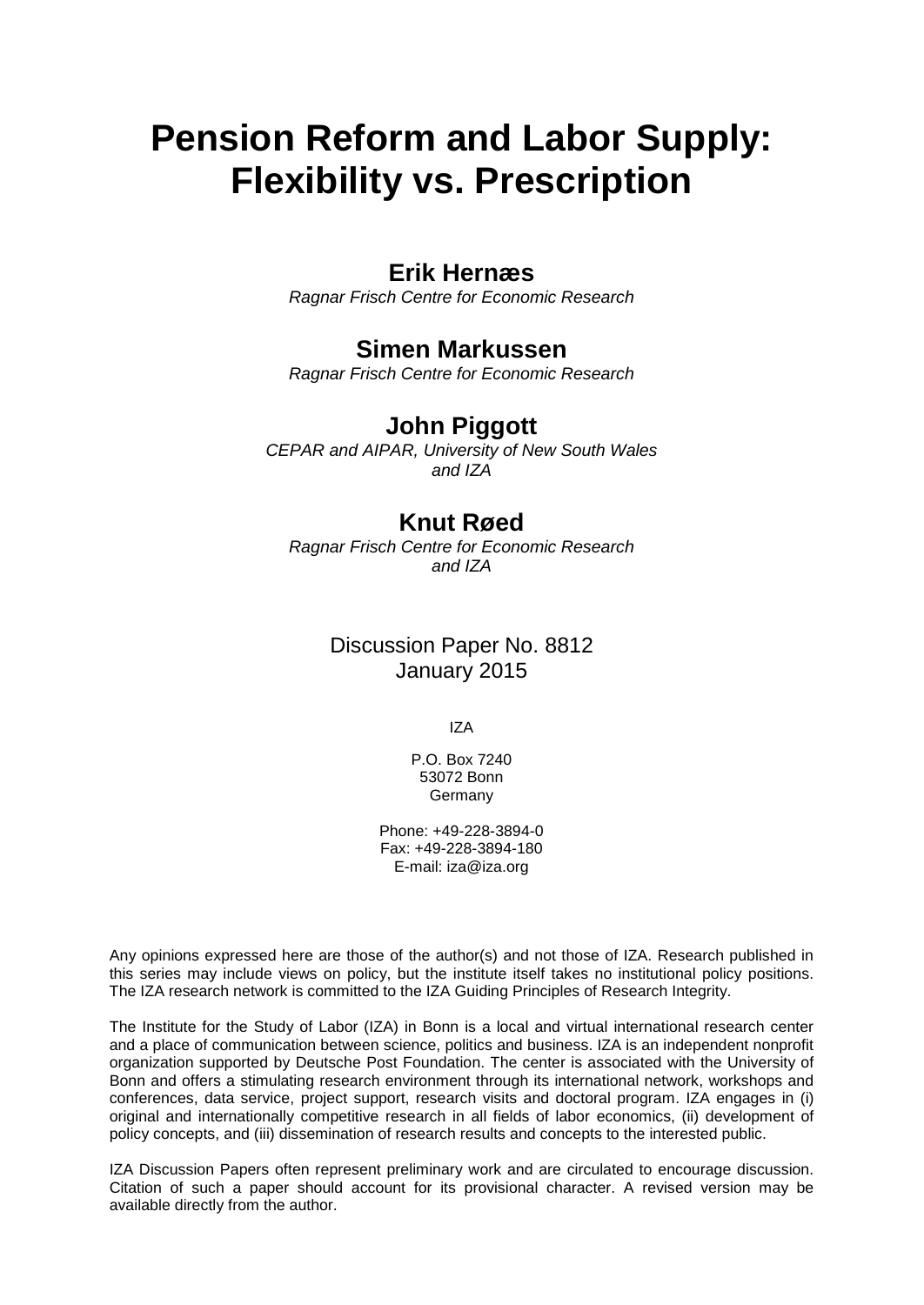IZA Discussion Paper No. 8812 January 2015

# **ABSTRACT**

# **Pension Reform and Labor Supply: Flexibility vs. Prescription[\\*](#page-1-0)**

We exploit a comprehensive restructuring of the early retirement system in Norway in 2011 to examine labor supply responses to alternative pension reform strategies relying on improved work incentives (flexibility) or increased access ages (prescription), respectively. We find that increasing the returns to work is a powerful policy tool: The removal of the earnings test at age 63 led to an immediate increase in average annual labor earnings among the affected mature workers by around \$14,700 (NOK 90,000). The implied uncompensated labor earnings elasticity (the percentage change in average gross earnings relative to the percentage change in average work-incentives) is around 0.25.

## **NON-TECHNICAL SUMMARY**

Demographic imperatives are triggering pension reforms, especially social security reform, in many countries. These reforms typically have the twin aims of increasing mature labor force participation, and reducing the fiscal cost of social security. Reform initiatives often rely on prescription to achieve these aims, usually by increasing the age at which social security becomes available. But this is a fairly blunt approach: the heterogeneity of personal circumstances among mature aged workers leads to difficulties for many individuals, and often leads to increases in disability benefit payouts. An alternative approach, not tried very often, is to provide undistorted flexibility to mature workers: set up actuarially fair benefits, so that working longer is appropriately rewarded with higher pensions, and then allow flexibility in drawdown and labor force participation above some minimum age, so that workers may adjust their pension drawdown profile and work patterns without any impediment. While the 2011 Norwegian reform embraced the flexibility approach, the complexity of the pension system and the reform imply that groups are affected in different ways, thus allowing comparison of flexibility and prescription. We find that so far, the flexibility approach has been successful in delivering strong labor force participation outcomes. Prescription appears not to add much in terms of labor force participation, while giving increased disability inflow.

JEL Classification: H55, J22, J26

Keywords: early retirement, labor supply, pension reform, program evaluation

Corresponding author:

John Piggott Australian School of Business University of New South Wales Sydney 2052 Australia E-mail: [j.piggott@unsw.edu.au](mailto:j.piggott@unsw.edu.au)

Data received from Statistics Norway and from the early retirement administration unit have been essential for the paper. We gratefully acknowledge support from the Research Council of Norway and the ARC Centre of Excellence in Population Ageing Research (CEPAR). We thank Fredrik Haugen, Steinar Holden, Ole Christian Lien, and participants at seminars at CEPAR and School of Economics at the University of New South Wales for valuable comments.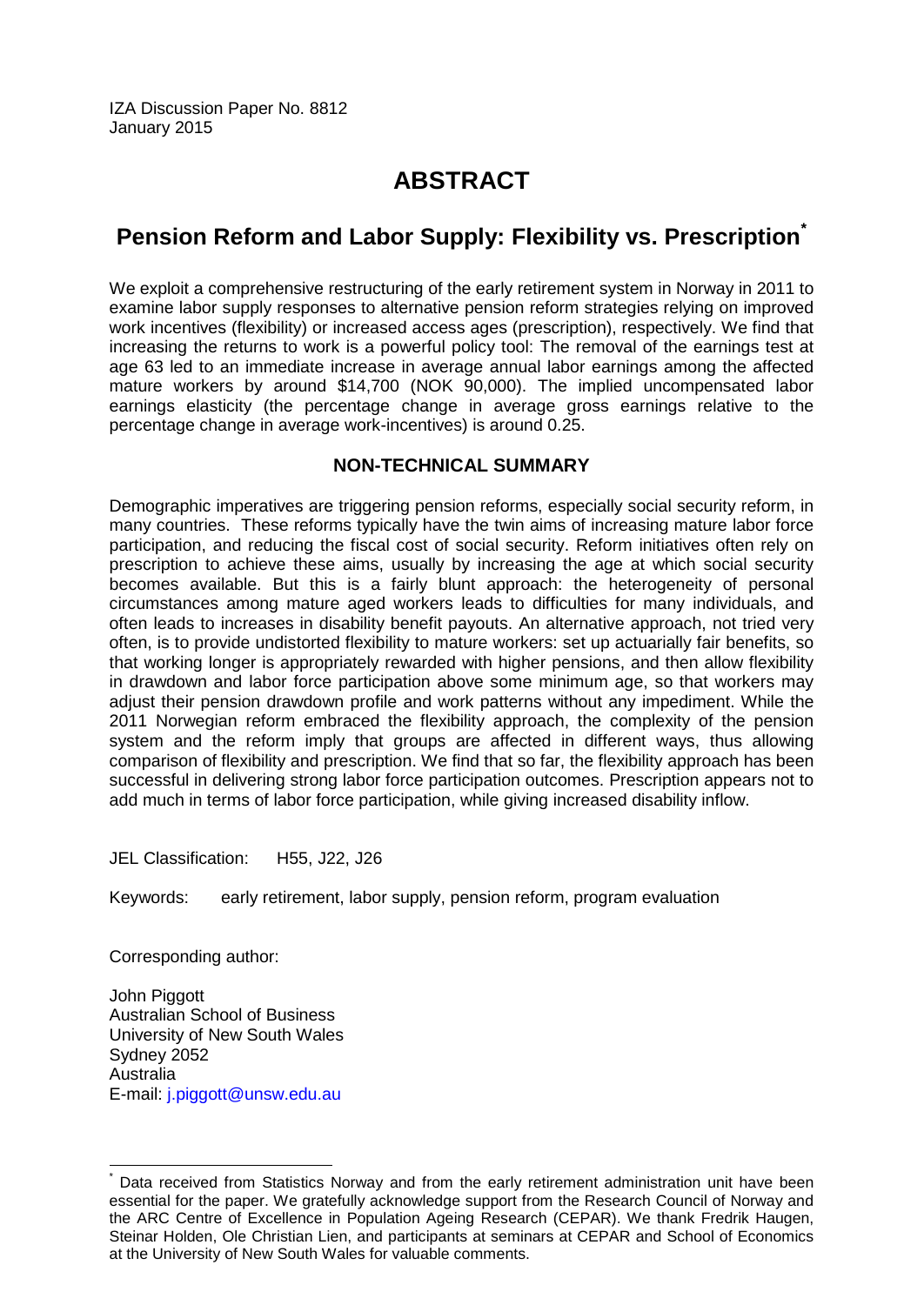## **1. Introduction**

Demographic imperatives are triggering pension reforms, especially social security reform, in many countries. In general, the reforms address at least one of two broad objectives – to increase mature labor force participation, and to reduce the fiscal cost of pension outlays relative to tax revenues. Given these objectives, a natural policy change is to increase the pension access age, thus prescribing longer labor force attachment and reducing the life span of pension payouts. More than a dozen countries have either undertaken such a reform, or have announced plans to do so (OECD, 2012).While this almost certainly results in later retirement (Gruber and Wise, 1999 and 2004), it does so in a rather inflexible way as it imposes a uniform and often binding minimum retirement age on people who differ in terms of preferences, health, and job opportunities. It also typically generates a spill to disability insurance programs.

An alternative approach is to remove the disincentives to continue working beyond the pension access age by abolishing earnings tests and graduating payouts so that benefit deferral is appropriately rewarded. Such a policy allows individual workers the flexibility to decide independently both the retirement age and the age at which to claim benefit payments. This has been undertaken in far fewer countries: the US in 1983 and 2000, Canada and Sweden in the 1970s, the UK in 1989, Japan in 1985 and 2002, and Norway in 2011.

To choose the right policy mix of prescription and flexibility, policymakers need to have information on the expected labor supply responses to these different measures. In particular: How effective will the removal of taxes on labor implicit in the earnings test be as a tool to increasing mature labor supply?

In this paper we study the comprehensive 2011 Norwegian pension reform, using detailed longitudinal administrative data, to examine the labor supply responses to alternative reform paths. A key element of the Norwegian reform strategy was to avoid the presumed political controversies associated with higher access age, and instead focus on improving work incentives for workers above this age in combination with future automatic longevity adjustments of pension entitlements. However, as we explain in more detail below, the reform had widely different implications for different groups of workers, depending on pre-determined factors such as sector of employment and accumulated pension entitlements. Some workers were subject to changes in ac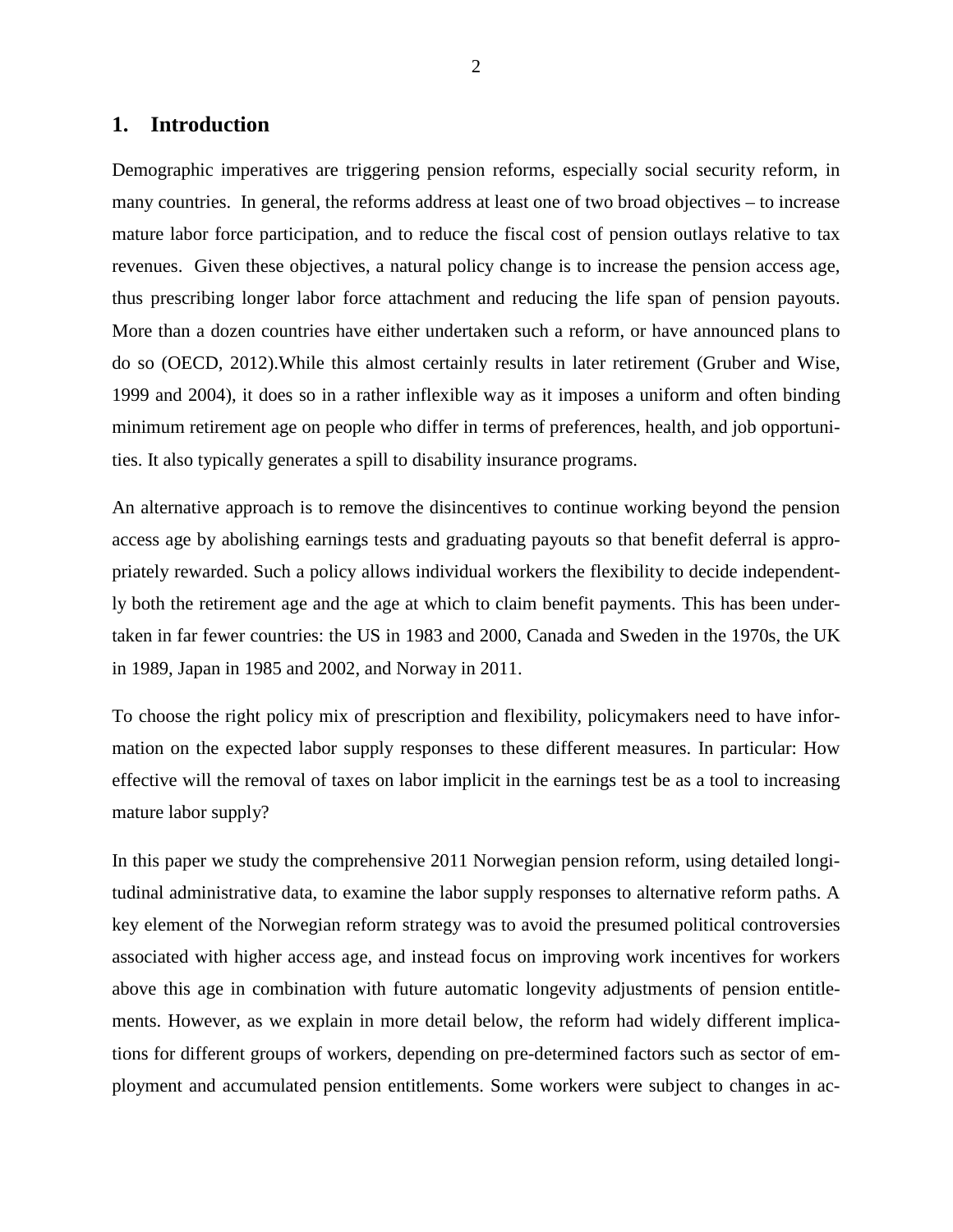cess age only (in both directions), some were subject to (large) changes in work incentives, and some were more or less unaffected. The reform therefore presents a surprisingly complete quasinatural experimental set-up for our investigations. No other country has simultaneously varied access age in both directions, introduced significant age-graduated benefits, and abolished earnings tests.

Our analysis is based on two complementary empirical strategies, both based on comprehensive administrative registers with panel data on employment and earnings for the first birth cohorts who were potentially affected by the reform and the last cohorts who were not affected. The first approach compares earnings and employment patterns before and after reform implementation for groups who were affected by it in different ways and directions. The second approach exploits the fact that individuals who primarily were subject to improvements in work incentives were affected to varying degrees depending on their (predetermined) earnings levels and past earnings histories. We compute the work incentives (actual and hypothetical) faced under the pre- and post- reform regimes, and examine the relationship between employment earnings and the two sets of work incentives, for both affected and unaffected cohorts. A causal relationship would predict that the partial positive correlation between labor supply and pre-reform and postreform calculated labor supply incentives, respectively, would shift toward post-reform calculated incentives after the reform, whereas a purely spurious relationship would leave the correlation patterns unchanged.

Our research builds on a substantial literature, particularly from the US, but also from Canada, the UK and Japan, examining labor supply responses to changes in social security rules. Much of this literature focuses on the bunching of labor supply decisions around particular earnings test thresholds. The earnings tests evaluated in these different countries have differed widely, however. While the earnings tests applied in the USA and the UK have been based on deferral of nonreceived benefits – largely at a rate believed to be actuarially fair – the earnings tests applied in Canada and Japan had no deferral, and could thus be considered a pure tax on labor earnings. From a theoretical point of view, we would thus expect the repeal or introduction of these different earnings tests to have very different labor supply implications. Several authors have argued, however, that even earnings tests with deferral may be *perceived* by the workers as a tax, possibly because the deferral schemes are complicated and poorly understood (e.g., Haider and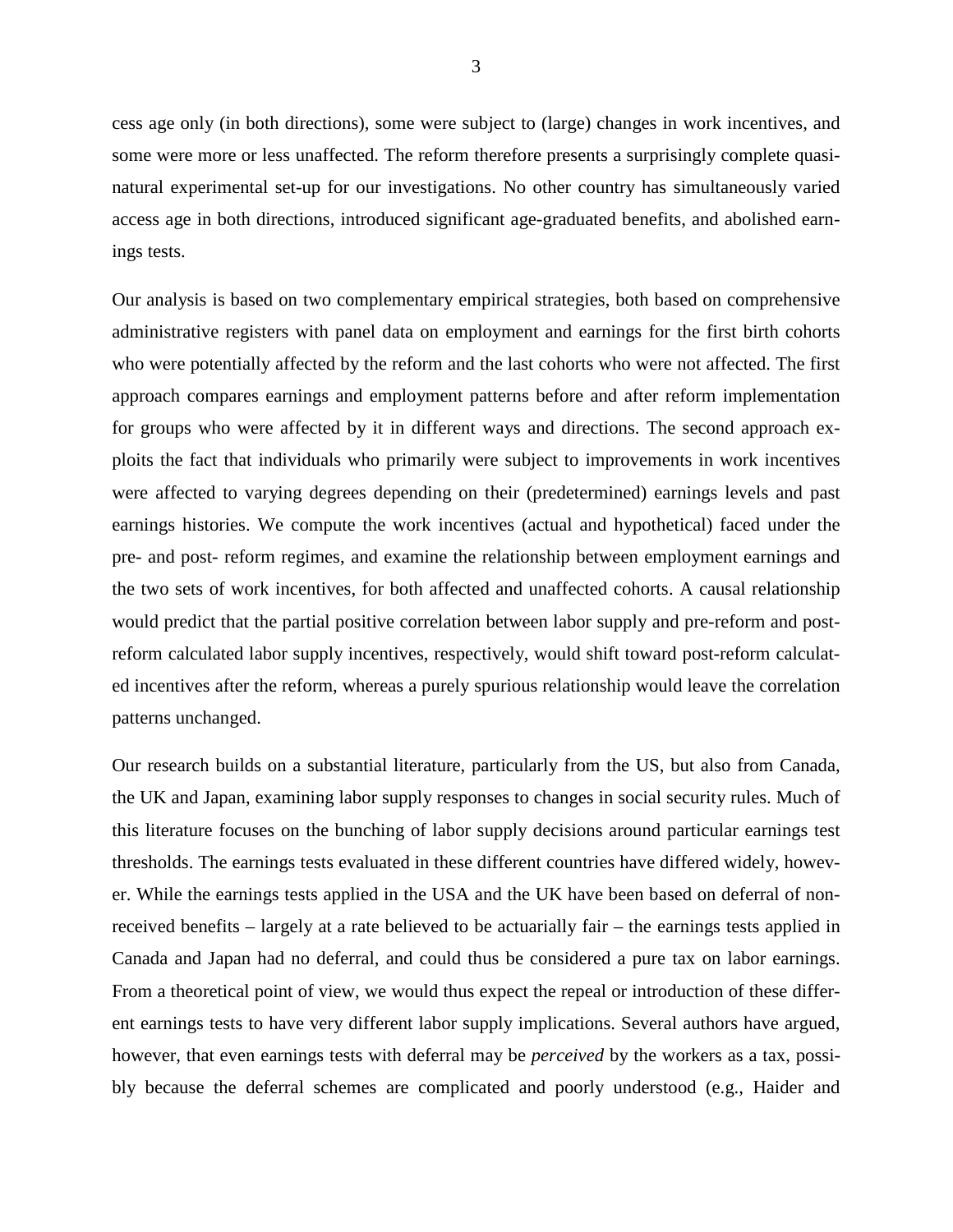Loughran, 2008), or because actuarial fairness does not apply for persons with high expected mortality (Engelhardt and Kumar, 2009).

It is not straightforward to compare results from evaluations of different reforms directly, since the characteristics and institutional setting of the reforms tend to vary a lot, e.g., in terms of the affected age group and the level of removed/installed earnings test thresholds. The typical finding, however, is that there are considerable labor supply responses to changes in earnings test thresholds, even when the earnings tests are designed to be actuarially fair; see Friedberg (2000), Song and Manchester (2007), Haider and Loughran (2008), and Engelhardt and Kumar (2009), for the US, Disney and Smith (2002) for the UK, Baker and Benjamin (1999) for Canada, and Shimizutani and Takeshi (2013) for Japan. Possible exceptions are the 1983 abolition of the earnings test in the US for persons aged 70-71 (Gruber and Orszag, 2003) and the 2002 reinstatement of the earnings test in Japan at a very high (around \$36,000) earnings threshold level (Shimizutani and Takeshi, 2013).

Our research also relates to existing Norwegian evidence. As a prelude to the major reform evaluated in the present paper, the earnings test in the Norwegian public pension system (without deferral) was lifted stepwise for ages 67-69 over the period 2008-2010. Empirical evaluations have found that this repeal, as well as an earlier increase in the threshold, caused substantial increases in labor supply at the intensive margin after the full retirement age (Hernaes and Jia, 2013; Brinch et al., 2013).

In the short run, it is likely that the labor supply responses to reforms changing the effective tax rate on labor earnings are modified by social norms and traditions. International comparisons clearly show that what pension systems define as the standard (full/normal) retirement age impacts the age of actual withdrawal from the labor market, even when economic incentives are not discontinuous at this particular age (Gruber and Wise, 1999; 2004). This is also confirmed by within-country studies. Mastrobuoni (2009), for example, found that increases in the standard retirement age in the US (the lowest access age for unreduced social security pension) on average increased the actual claiming age by roughly half the increase in the standard retirement age. Focusing on the retirement spike *at* the standard retirement age, Behaghel and Blau (2012) showed that the spike tended to increase in tandem with standard retirement age, despite the fact that nothing at all happened with the relative economic attractiveness of different claiming ages.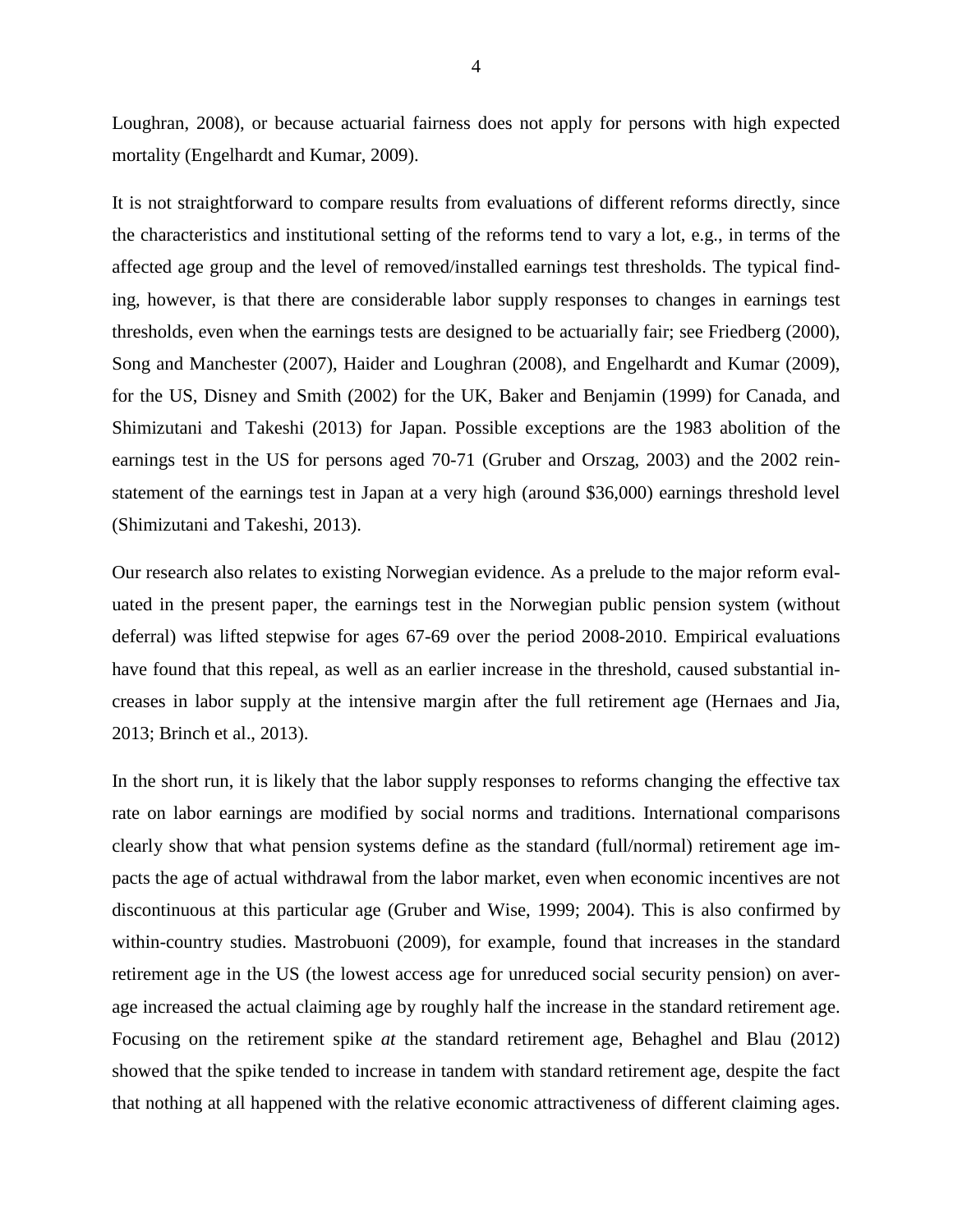These findings point toward behavioral economics explanations related to "reference dependence" (social norms) and/or loss aversion, and suggests that the "framing" of pension systems and pension reforms may be of considerable importance.

Reforms that effectively reduce access to – or the generosity of – early retirement programs may also embody the unintended side-effect of increasing the pressure on alternative subsidized escape routes from the labor market. A number of studies have found indications of "program substitution", especially into disability insurance programs. Duggan et al. (2007) found that the reduced pension entitlements caused by increased standard retirement age from 65 to 67 in the US raised the percentage on disability programs between age 45 and 64 by 0.6 percentage points among men and 0.9 percentage points among women. Based on Austrian data, Staubli and Zweimuller (2011) found substantial increases in unemployment insurance claims following an increased early retirement access age. Previous Norwegian evidence also indicates that the phasing-in of a new and generous early retirement program in Norway during 1989-1994 reduced the numbers claiming disability pension significantly (Bratberg et al., 2004, Vestad, 2013), though its primary effect was to reduce employment (Røed and Haugen, 2002).

Viewed as a whole, the existing empirical evidence clearly shows that labor supply decisions among elderly persons do respond to economic incentives implicit in social insurance programs, but that the expected impacts of a given incentive-change are highly context-dependent. For pension systems with actuarially adjusted deferrals, *transparency* is likely to be a key factor; if individuals do not fully understand how curtailed benefits "today" are transformed to higher benefits "tomorrow", they may act *as if* a savings-scheme really is a pure tax. In addition, although deferrals are actuarially fair for the population as whole, individuals with short life-expectancy may correctly realize that there is a tax-element in the earnings test for them. A second factor of major importance is labor market flexibility; i.e., the extent to which elderly workers see realistic opportunities for continuing in employment, possibly with reduced hours. Rigidities may – at least for some time – conceal the true impact of new incentives on preferred employment and workhour patterns. Finally, the literature has demonstrated the importance of existing norms and established practices.

Our paper adds to the existing literature in several ways. First, we have access to data based upon an extraordinarily radical and swift reform process, in which incentives and access ages changed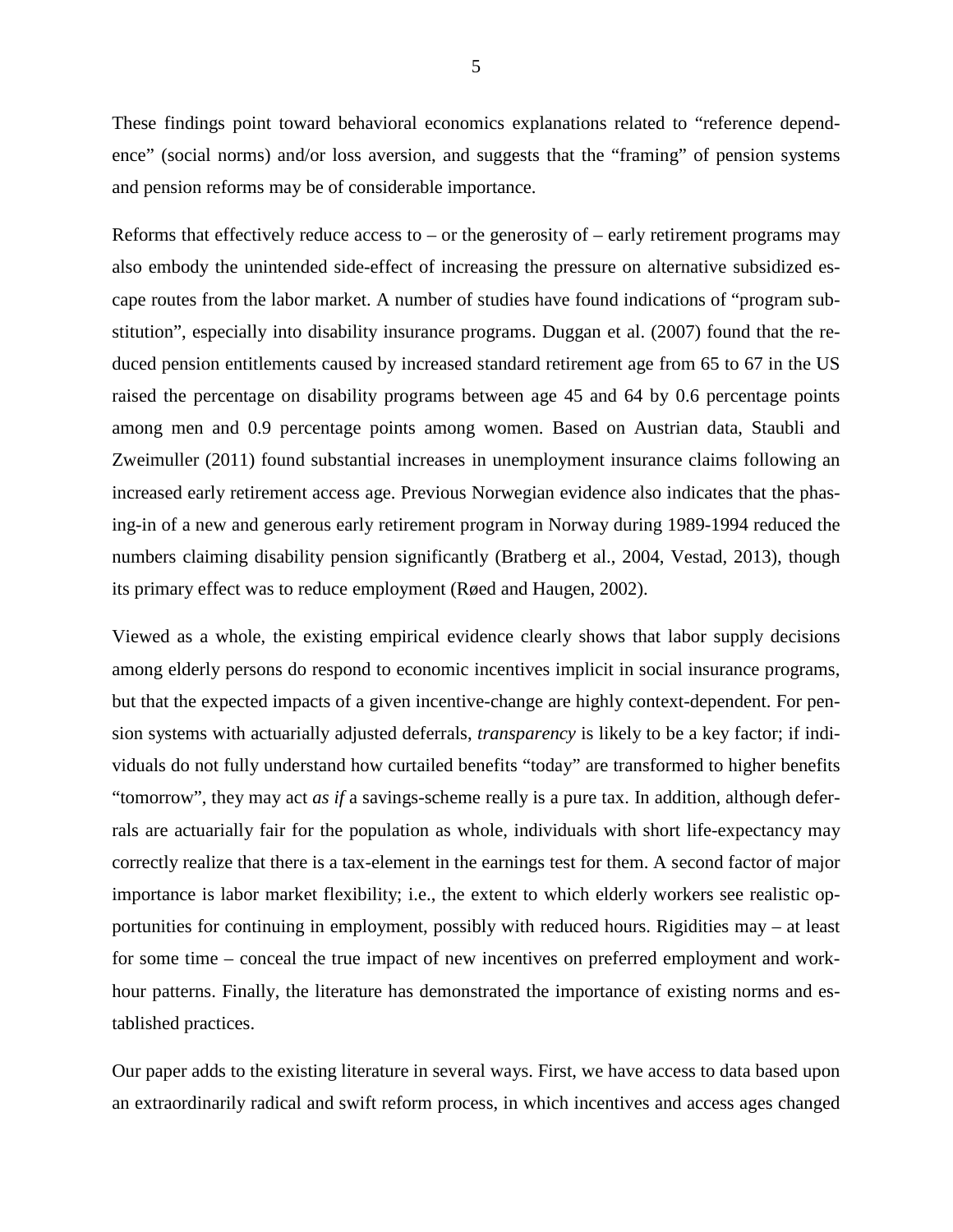dramatically for some – but not all – workers virtually overnight and in a highly transparent fashion, with limited scope for pre-reform strategic behavior. One of the reform elements was to remove completely a confiscatory earnings test that, prior to the reform, applied to all labor earnings just slightly above zero. Second, as we explain in more detail below, we build our analysis on two different sources of identification which both arguably provide convincing evidence of *causality.* And third, by exploiting different aspects of the reform, we can directly compare the responses to two alternative reform strategies, based on raising the earliest access age (prescription) and on improving work incentives by eliminating earnings tests (flexibility), respectively.

Our findings show that the flexibility approach has the potential to raise labor supply considerably. We find that the repeal of the early retirement earnings test in the private sector (leaving the access age of 62 years unchanged) increased annual average earnings at age 63 (conditional on employment at age 60) in the first affected cohort by around \$14,700 (NOK 90,000 measured in 2013 value), corresponding to approximately 25 % of average pre-reform earnings.<sup>1</sup> Since the average net gain from continuing to work approximately doubled as a consequence of the reform, this also implies an uncompensated labor earnings elasticity – defined as the percentage change in average gross earnings divided by the percentage change in the average net returns to work – of around 0.25. Most of the labor supply response arose at the extensive margin, however, primarily by raising the probability of staying on in the labor market with roughly the same annual earnings level as before age 62 rather than pulling out of the labor market. It is notable that the labor supply responses we attribute to the pure *flexibility* reform (the removal of all earnings tests) were of similar magnitude as those we estimate for workers who were also subject to increased access age (prescription), while the latter also induced a spillover into increased disability. The effects of improved work incentives on the probability of continuing to work "as before" were almost the same for different types of workers distinguished by sex, education, previous earnings, work experience, and past sickness absence. Finally, we find that persons who as a result of the reform were subject to a *lower* access age to an actuarially fair early retirement pension (i.e., improved liquidity only) responded by reducing labor supply slightly at the intensive margin, while maintaining employment status unchanged.

<span id="page-7-0"></span> $<sup>1</sup>$  All the monetary amounts reported in this paper are inflated to 2013-value (using the Norwegian official</sup> pension benefit inflator, which in the period covered by this paper roughly corresponds to the wage growth), and then converted to USD (\$) with the exchange rate \$1=NOK 6.04.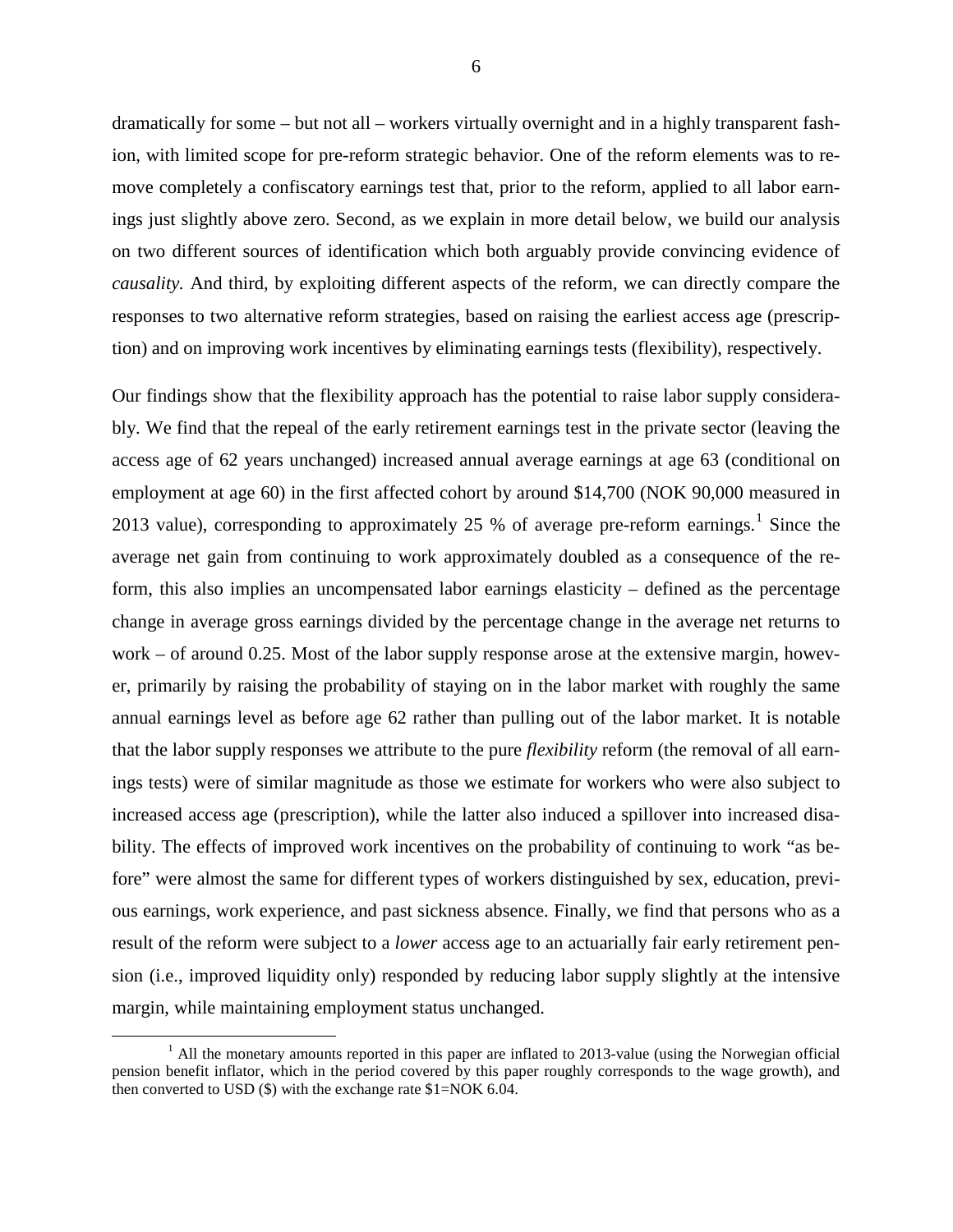## **2. Institutional setting**

Before the 2011 reform, the earliest access age for the public pension (social security; SSP) in Norway was 67 years, but around two thirds of workers had access to a supplementary early retirement system (hereafter referred to by its acronym AFP), in essence offering already from the age of 62 the full annual SSP workers *would have* received from age 67 had they continued in employment until this age (plus a fixed bonus equal to approximately \$2000 per year after tax). This early retirement pension was subjected to a full confiscatory earnings test, however, implying that continued labor earnings after retirement resulted in a proportional pension cut. With a full pension, the earnings test became effective from the first dollar earned.<sup>[2](#page-7-0)</sup> And with, for example, a 40 % pension, the earnings test became effective once earnings exceeded 60 % of preretirement normal earnings. There was no deferral option by delayed take-up, in effect implying very high implicit tax rates on continued work (we show below that these tax rates in some cases could exceed 100 %). Hence, the system represented a strong disincentive with respect to work after the age of 62, particularly for persons with relatively low wages.

The Norwegian 2011 pension reform implied large and immediate changes in the work incentives for many elderly workers. In this paper, we focus on two system parameters of paramount importance for labor supply: i) the earliest access age (EAA) and ii) the returns to continued work as determined by earnings tests and the degree of actuarial fairness in deferred pension entitlements.<sup>[3](#page-8-0)</sup>

The reform reduced the earliest access age to SSP from 67 to 62 years, but this early retirement option is based on an actuarially fair recalculation of annual benefits.<sup>[4](#page-8-1)</sup> Hence, it embodies no work disincentives at all. The new system is designed such that the decisions regarding the tim-

 $2^2$  To avoid adjustments in cases of "negligible" labor earnings, there was a so-called "tolerance amount" of approximately \$2,000 per year that could be earned without adjustment of benefits.

<span id="page-8-0"></span> $3$  The reform implied a number of fundamental changes in the Norwegian public pension system which are *not* part of the evaluation in this paper; the most important being i) a transition from a system where pension point accumulation was based on the 20 years with highest earnings to a system where all years count equally much, and ii) the introduction of automatic longevity-adjusted annuities, implying that future increases in longevity will result in lower annual pension entitlements. These reforms will be implemented gradually, however, such that those who were close to retirement age at the time of the reform were completely unaffected by them.<br><sup>4</sup> Deferral calculations are based on *average* life-expectancy within birth-cohorts. This implies that individ-

<span id="page-8-2"></span><span id="page-8-1"></span>uals with shorter (longer) life-expectancy than the average may find the deferral scheme disadvantageous (advantageous) for them, and thus choose to draw on their pensions as early (late) as possible, regardless of labor supply behavior.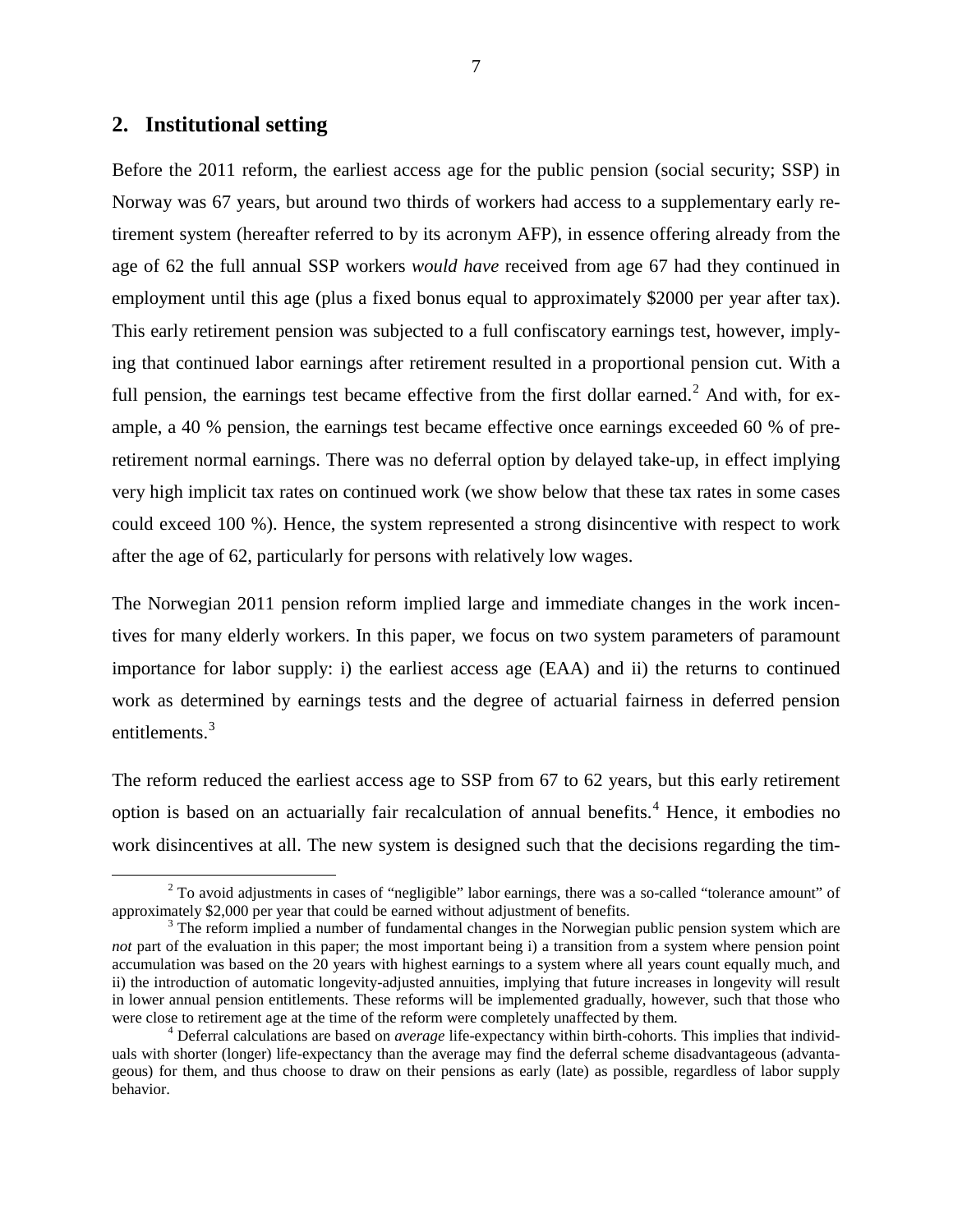ing of pension claims and the timing of employment have become decoupled; i.e., one is largely free to combine labor and pension income at will, as long as annual pension claims do not exceed the annuitized value of total pension wealth (lump sum withdrawal is thus not possible).<sup>[5](#page-8-2)</sup> Partial pension can be taken in steps of 20, 40, 50, 60, 80 and 100 % of full annual pension. The percentage can be altered annually and a full pension can be taken out at any time. The actuarial adjustment implies that the annual pension becomes lower with early withdrawal. A precondition for early take-up is that the actuarially adjusted pension entitlement ensures a pension level at age 67 at least as high as the guaranteed pension, which is effective from that age. A number of individuals have so low entitlements that they are prevented from drawing a (full) pension at 62 and thus have to delay drawing, either until age 67 or until their adjusted entitlements provide a pension equal to the legislated minimum at age 67.

Concurrently with the social security reform, the AFP was also radically changed into an actuarially fair system for all private sector workers; i.e., the earnings test was completely removed, and the AFP-pension was redesigned to become a life-long top-up annuity that could be drawn only in combination with the SSP, with the annual amounts reduced in order to keep the total costs approximately unchanged. As a result, work incentives improved dramatically for the workers covered by this pension system. Based on the detailed data used in this paper, we have computed that the average net after-tax gain derived from continuing in employment one more year after age 62 (with the gross earnings level recorded at age 60) increased by as much as \$28,260. This corresponds to a reduction in the *total tax rate* (generated by both regular taxes and earnings tests) from around 75 to 45 %. Moreover, due to the imposition of a minimum pension entitlement as a precondition for early take-up, some workers previously covered by AFP actually lost or had to delay their early retirement option.

For public sector employees, the reform introduced the option of taking out SSP from age 62, subject to actuarial adjustment. However, in contrast to the actuarially adjusted private sector AFP, the public sector AFP has preserved the old confiscatory earnings-test and is still limited to the age range 62-67. Hence, workers in this sector of the economy still face strong labor supply disincentives, with average total tax rates close to 70 %. Moreover, the earnings-tested public

<span id="page-9-0"></span> $<sup>5</sup>$  Given the progressivity of the Norwegian tax system, it may still be economically advantageous for some</sup> workers to postpone pension take-out until they have reduced their annual labor earnings.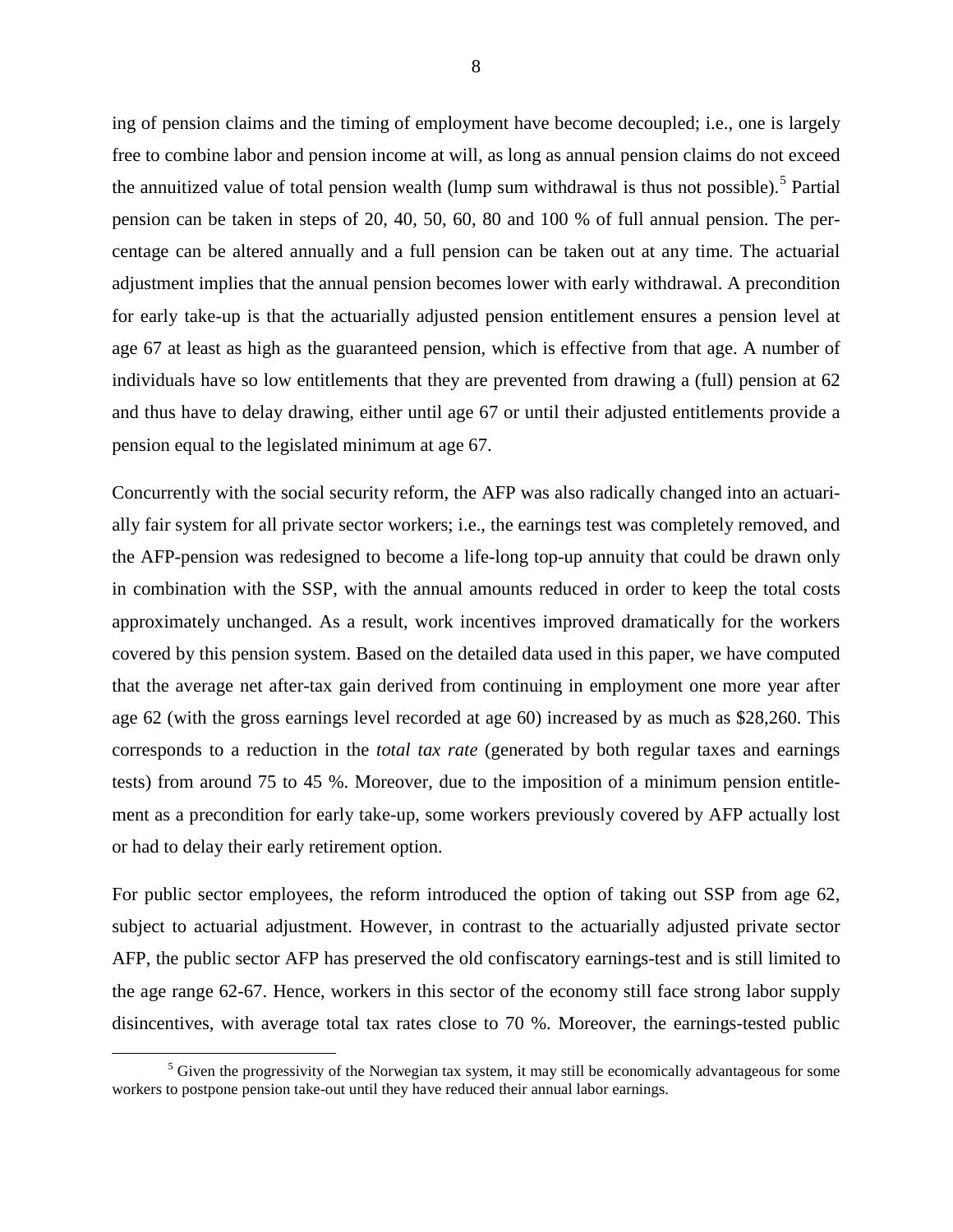sector AFP cannot be combined with early withdrawal of SSP. Still, for some of the workers who prior to the reform were at the margin between retiring with AFP and continue working as before while giving up their AFP entitlements, the latter alternative may have become more attractive as continued work can now be combined freely with early take-up of SSP benefits.

For those without AFP, the reform gave an opportunity to take out the public pension from age 62 instead of 67, but subject to actuarial adjustment and contingent on having a minimum level of entitlements. For those financially constrained, this opened up a previously non-existing early retirement option. The economic returns to work was not changed, however, as no earnings test was introduced.

**Table 1. The Norwegian 2011 pension reform – overview of main consequences for six different worker groups. By predetermined AFP affiliation and SSP entitlements at age 62. (percent of workers in parentheses)**

|                        | Entitled to full early take-up of social security<br>pension (SSP) at age 62 after the reform                                                                                           | Not entitled to full early take-up of social<br>security pension (SSP) at age 62 after the re-<br>form                                                                                                                                                                          |  |  |  |
|------------------------|-----------------------------------------------------------------------------------------------------------------------------------------------------------------------------------------|---------------------------------------------------------------------------------------------------------------------------------------------------------------------------------------------------------------------------------------------------------------------------------|--|--|--|
| AFP public<br>sector   | <b>Group 1</b> $(27%)$<br>No changes in either access age or work in-<br>centives.                                                                                                      | <b>Group 4</b> (13%)<br>No changes in either access age or work in-<br>centives.                                                                                                                                                                                                |  |  |  |
|                        | New opportunity to start drawing on a full<br>SSP from age 62 (with actuarial recalculation<br>of benefits), conditional on giving up AFP<br>entitlements.                              | Depending on exact pension entitlements, a<br>new opportunity to start drawing on a reduced<br>(full) SSP at some time between age 62 and 66<br>(with actuarial recalculation of benefits) condi-<br>tional on giving up AFP entitlements.                                      |  |  |  |
| AFP private<br>sector  | <b>Group 2</b> $(23%)$<br>No change in the access age, but large im-<br>provements in work incentives.                                                                                  | Group $5(4%)$<br>Increases in the access age (reduced liquidity)<br>and large improvements in work incentives.                                                                                                                                                                  |  |  |  |
|                        | Flexibility: Continuation of the opportunity to<br>draw a full AFP/SSP from age 62. Complete<br>removal of the old confiscatory earnings test<br>(actuarial recalculation of benefits). | Prescription: No longer possible to claim a full<br>pension from age 62. Depending on exact<br>pension entitlements, a new opportunity to<br>start drawing on a reduced (full) SSP and AFP<br>at some time between age 62 and 66 (with<br>actuarial recalculation of benefits). |  |  |  |
| No AFP-<br>entitlement | <b>Group 3</b> $(22%)$<br>Reductions in the access age (improved li-<br>quidity), but no changes in work incentives.                                                                    | <b>Group 6</b> (12%)<br>No changes in either access age or work in-<br>centives.                                                                                                                                                                                                |  |  |  |
|                        | Flexibility: New opportunity to draw a full<br>SSP from age 62. No earnings test adjustment<br>(actuarial recalculation of benefits).                                                   | Depending on exact pension entitlements, a<br>new opportunity to draw on a reduced (full)<br>SSP at some time between age 62 and 66 (with<br>actuarial recalculation of benefits).                                                                                              |  |  |  |

Note: The percentage distribution is based on the analysis sample described in the next section.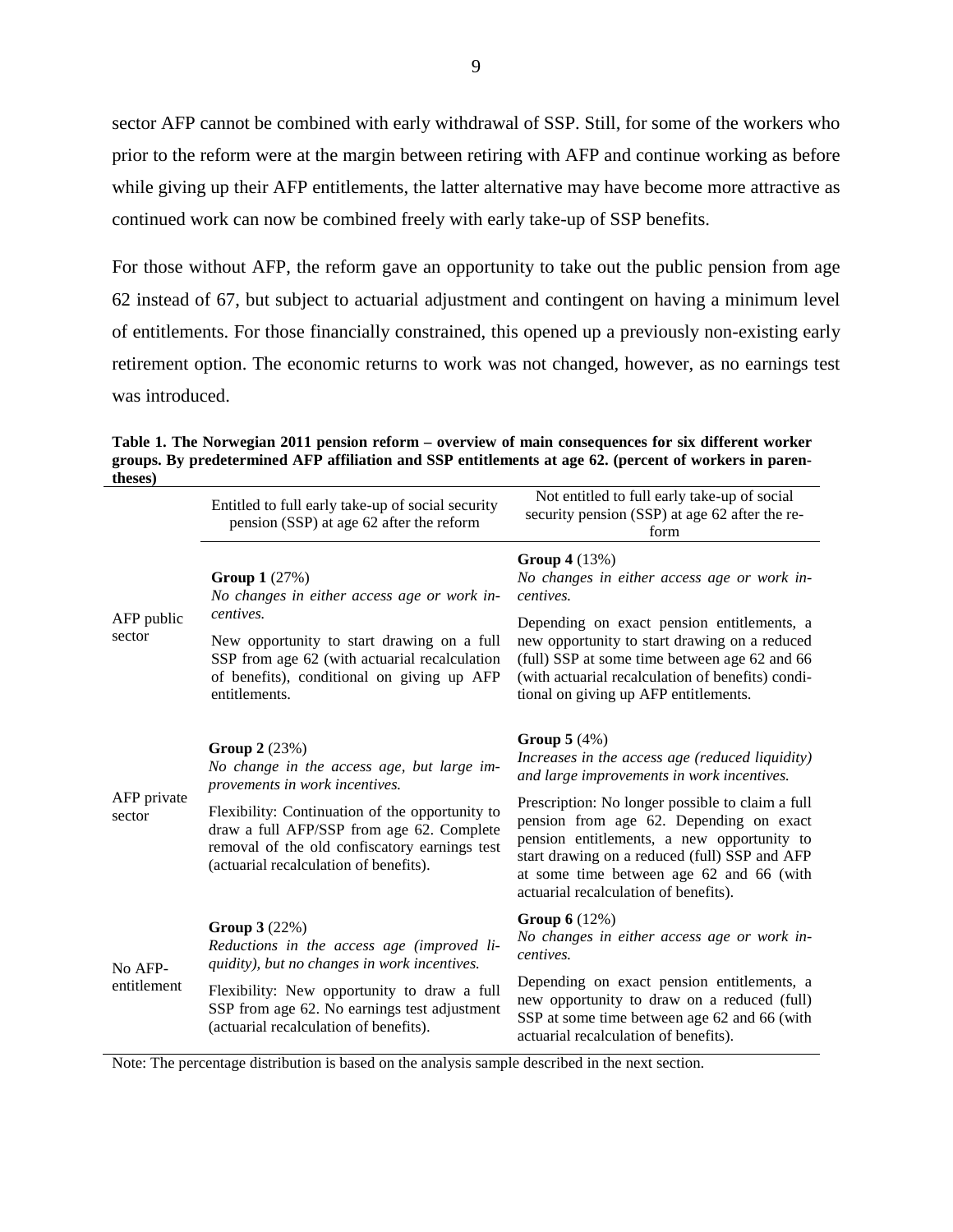To sum up, Table 1 provides an overview of the main consequences of the reform for different worker groups, distinguished by i) their access to AFP and ii) their entitlements to (full) early take-out of SSP at the earliest access age (EAA). The six different groups identified in this table will play an important role in our empirical analysis.

Since the AFP system has been developed over several years through a tripartite agreement between the major associations of employers and employees and the state, the new reform package was also subject to negotiations between these parties. These negotiations took place in 2008 (the private sector) and 2009 (the public sector). From around May 2009, we can assume that all the main elements of the new early retirement system were known to the workers; i.e., around two years before the reform's implementation. This includes the "new" concept of actuarially fair deferral, which was forcefully communicated by policy makers and unions, as well as by the media. Note, however, that at this stage it was typically no longer possible for the workers to switch between the different AFP systems, as AFP entitlements in both the private and most of the public sector requires several years of sector-specific tenure.

Persons in the private sector who reached the age of 62 in 2010, the last year before the implementation of the reform in 2011, had the possibility of choosing between the "old" earnings tested AFP (which then had to be taken out before January 1, 2011) or waiting until January 2011 and then be eligible for the non-earnings-tested "new" AFP, life-long, but with a lower annual amount. A similar, but considerably less valuable, option was also offered to those in the four preceding cohorts who had not taken up the old AFP.<sup>[6](#page-9-0)</sup>

#### **3. Data and empirical analysis**

The analyses in this paper are based on individual data from merged administrative registers. These files are linked by a unique encrypted personal identification numbers, and cover the entire population of Norway. The data provide detailed information on individual characteristics and labor market histories, and they are not plagued by the self-reporting and attrition problems common in survey-based records. Outcomes of interest include labor earnings (based on tax rec-

<span id="page-11-0"></span><sup>&</sup>lt;sup>6</sup> These transitional rules applied for persons born from 1944 through 1947. The 1944 cohort (whose members were 66 at the time of the reform) were given 10 % of the normal new AFP, the 1945 cohort 20 %, the 1946 cohort 40 %, and the 1947 cohort 60 %. The 1948-cohort, who reached the age of 62 in the last year prior to the reform, could obtain a full new AFP.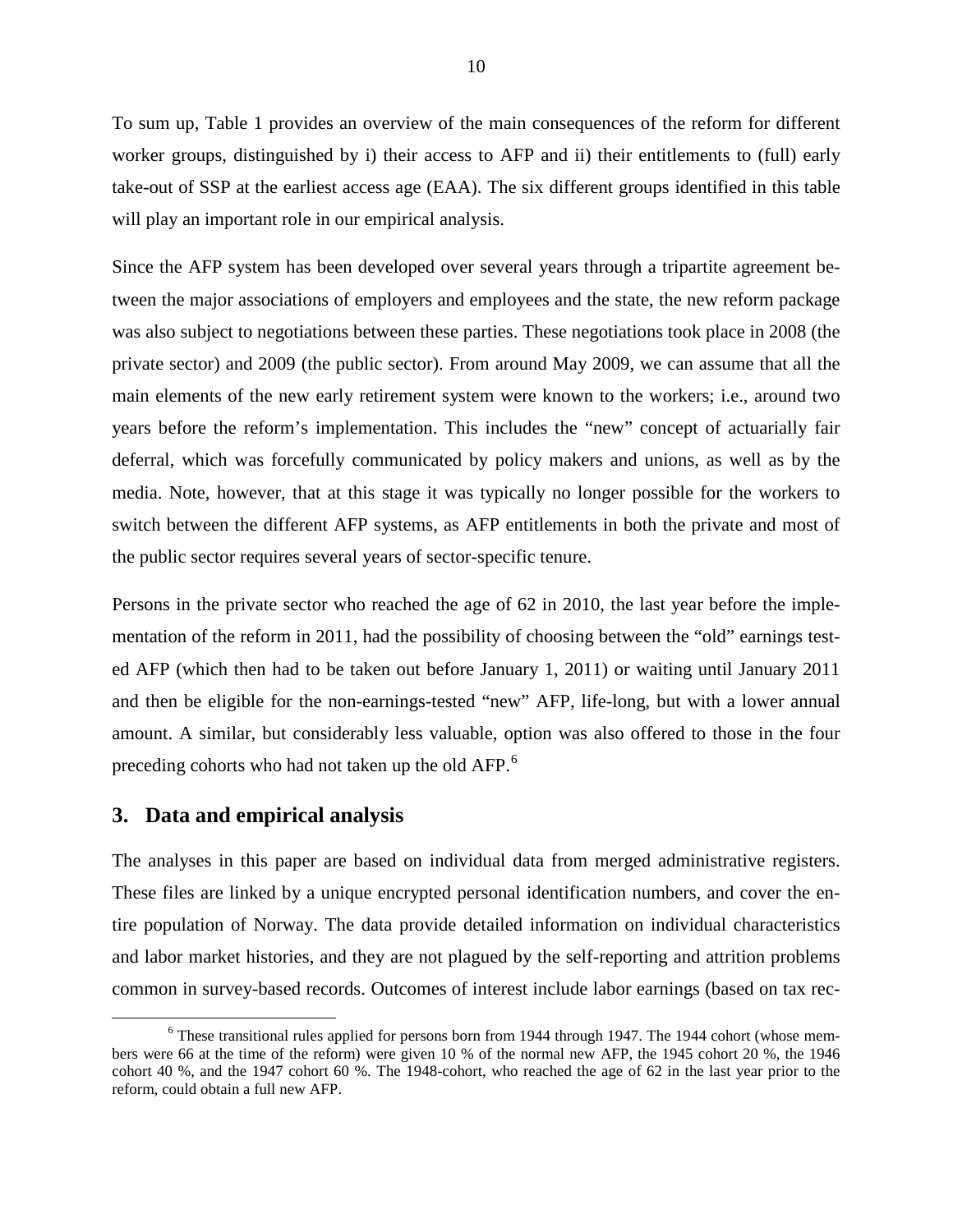ords), employment (defined on the basis of earnings), and social insurance claims (based on records from the social insurance administration), everything recorded in the calendar year persons reached age 63. The prevalence of social insurance claims may be of some importance, as it has been argued that early retirement options to some extent substitute for disability insurance benefits; see, e.g., Bratberg et al. (2004) and Vestad (2013).

Since earnings data are accurately recorded at the annual level only, all outcomes are measured in terms of whole calendar years. We avoid the year persons reached 62, since the reform effects in this year depend on the exact date of birth and since we only have access to annual earnings measures. We will be interested in both quantitative outcomes – such as the size of annual labor earnings – and in qualitative outcomes – such as employment versus non-employment and categories of employment derived from the earnings level at age 63 relative to the earnings level at age 60.

Our empirical analysis will be based on workers who at age 60 were employed and not receiving any form of disability payment. The reason why we condition our analysis on employment at age 60 rather than 61 is that we wish to minimize possible endogeneity problems associated with early (ex ante) responses to changes in future work incentives. Since the new early retirement system was formed through the tariff agreements in 2008 and 2009 this does not necessarily eliminate the risk of endogeneity completely, as the members of the latest cohort used in our analysis (1949) reached the age of 60 in 2009 and, hence, could respond to the new incentive structures already in this year, e.g., by working more or less than they otherwise would have done. As part of a robustness analysis, we have therefore conditioned on employment at age 58 instead, but, as we show below, this did not change the results to any noticeable extent beyond introducing some extra measurement error in the mapping of persons into the six groups described in Table 1.

Our empirical strategy is based on two complementary approaches. The first exploits the fact that different groups of worker-types were affected in completely different ways by the reform – some were subject to new work incentives, some were subject to changes in the earliest access age, some were subject to a combination of the two, and some were subject to almost no changes at all (Table 1). By comparing labor market outcomes for these worker groups just before and just after the reform potentially made its influence, we seek to identify the shifts that are directly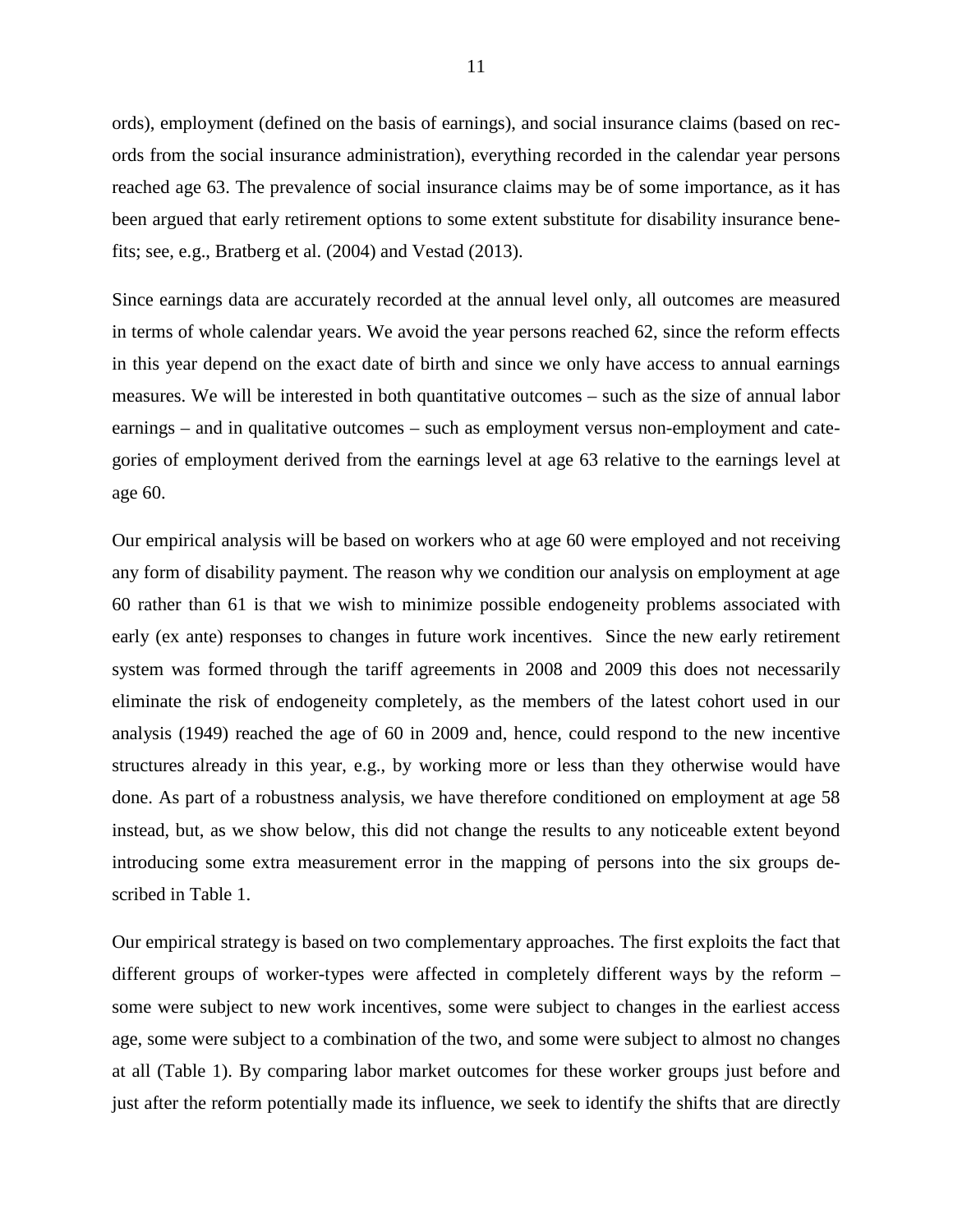attributable to the reform. The second approach takes advantage of the fact that within the worker-group exposed to new and improved work incentives (Group 2 in Table 1) the reform also generated some random-assignment-like incentives-differences between the last unaffected and the first affected cohorts. This makes it possible to examine the causal relationship between the sizes of the incentives changes and the sizes of the labor supply responses.

The main part of our analysis will be based on a comparison between the 1946-1947 birth cohorts – who reached 63 years in the two years prior to the reform (2009-2010) – and the 1949 cohort – who reached 63 in the year after the reform-year (2012). We drop the 1948 cohort from the statistical analysis, as its members were subject to a rather extraordinary set of work incentives in 2011. Those born the first 11 months of 1948 could choose between a (full) old AFP – which then had to be taken out before the end of  $2010 -$  or wait for the new AFP. Given that they did *not* choose the old AFP, work incentives improved sharply from 2011, just as for the subsequent cohorts. However, since 2010 was the very last chance to obtain the old AFP, persons who preferred this over the new one were constrained to take it out sooner rather than later, even if they ideally would have wished to wait another year or two. Hence, for this particular cohort, the reform had the paradoxical and unintended side effect of moving ahead some withdrawals from the labor market.<sup>[7](#page-11-0)</sup>

From a macroeconomic viewpoint, the outcome period used in our statistical analysis (2009- 2012) was relatively stable in Norway, with the aggregate (registered) rate of unemployment varying between 2.5 and 2.9 % (2.7 % of the labor force in 2009, 2.9 % in 2010, back to 2.7 % in 2011, and down to 2.5 % in 2012); hence, we can more or less rule out that any significant changes in employment patterns were generated by cyclical fluctuations. As part of our descriptive overview, we also include two earlier birth cohorts (1944-1945) in order to assess the existence of pre-reform trends in the data.

<span id="page-13-0"></span> $<sup>7</sup>$  As described in the previous section, even workers belonging to the two pre-reform cohorts (1946-1947)</sup> were in principle affected by the reform from age 65 or 64, respectively, as they were then allowed to claim a strongly reduced new" AFP, provided that they had not already taken out the "old" AFP at that point. This could possibly have triggered higher labor supply already at age 63 and thus generated a corresponding reform effect even in our control group. While we will show here that there are no indications of such an effect in the data, it is worth noting that this would make us underestimate the true effects of the reform, and hence that the impact estimates reported for Group 2 in the present section are on the conservative side.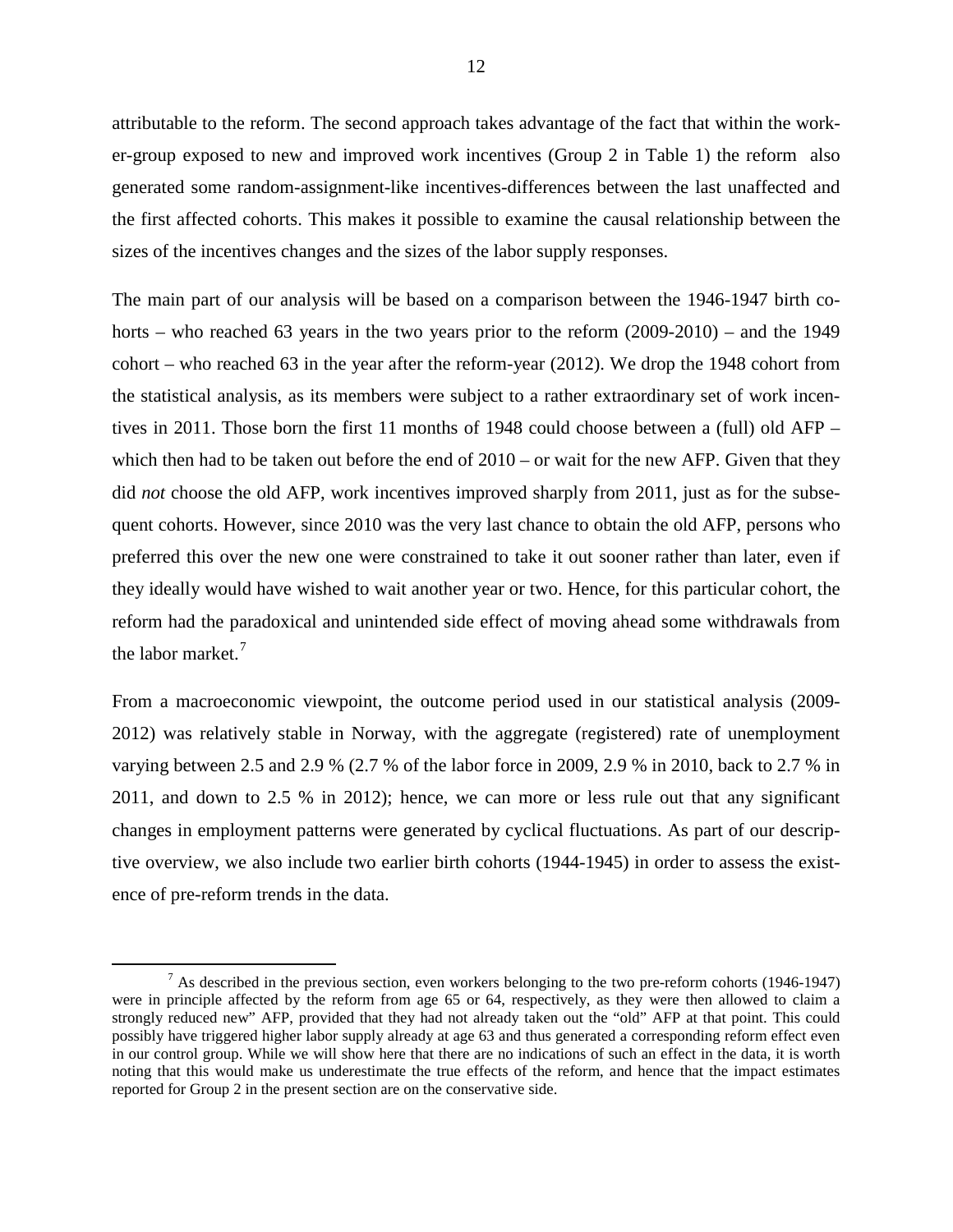#### **3.1. Comparing labor supply responses across groups**

We first compare labor market outcomes before and after the reform for persons belonging to the six different groups identified in Table 1. To assign persons to their correct group, we combine a number of data sources. First, to establish entitlement to AFP, we use the employer-employee register to identify workplace, and apply lists of affiliated firms obtained from the respective pension funds to establish annual firm membership. Also public-private sector classification of the work place was used and persons with ambiguous information were omitted. We then use individual records on tenure and overall work experience to establish whether individual eligibility criteria are satisfied, based on the assumption that they continue with their age 60 earnings levels and employment relationships until age 62.<sup>[8](#page-13-0)</sup> Second, to establish entitlement to early takeup of SSP, we use data on accumulated pension points obtained from the social security administration. The resulting "group assignment" is not perfect. For example, we see from the data that approximately 2 % of individuals assumed to be ineligible for AFP actually turn out to claim AFP. A much larger fraction (around 8 %) of workers assumed to be ineligible for full early SSP actually claims early SSP. This does not necessarily represent a measurement error, however, as many of them are eligible for partial SSP.

<span id="page-14-0"></span><sup>&</sup>lt;sup>8</sup> The individual eligibility criteria vary somewhat between sectors. In the private sector (which forms the basis for the main results of this paper), the most important criteria prior to the reform were: (i) current employment; (ii) at least 10 years of work experience since the age of 50; (iii) at least 3 years' tenure in the present firm or 5 years in firms operating the AFP; and (iv) an average of the 10 highest yearly incomes after 1966 exceeding an amount corresponding to at least one-third of an average full-time wage. After the reform, some of these requirements have become slightly less restrictive. In the definition of our groups, we nevertheless use the same requirements for all cohorts, to ensure full comparability.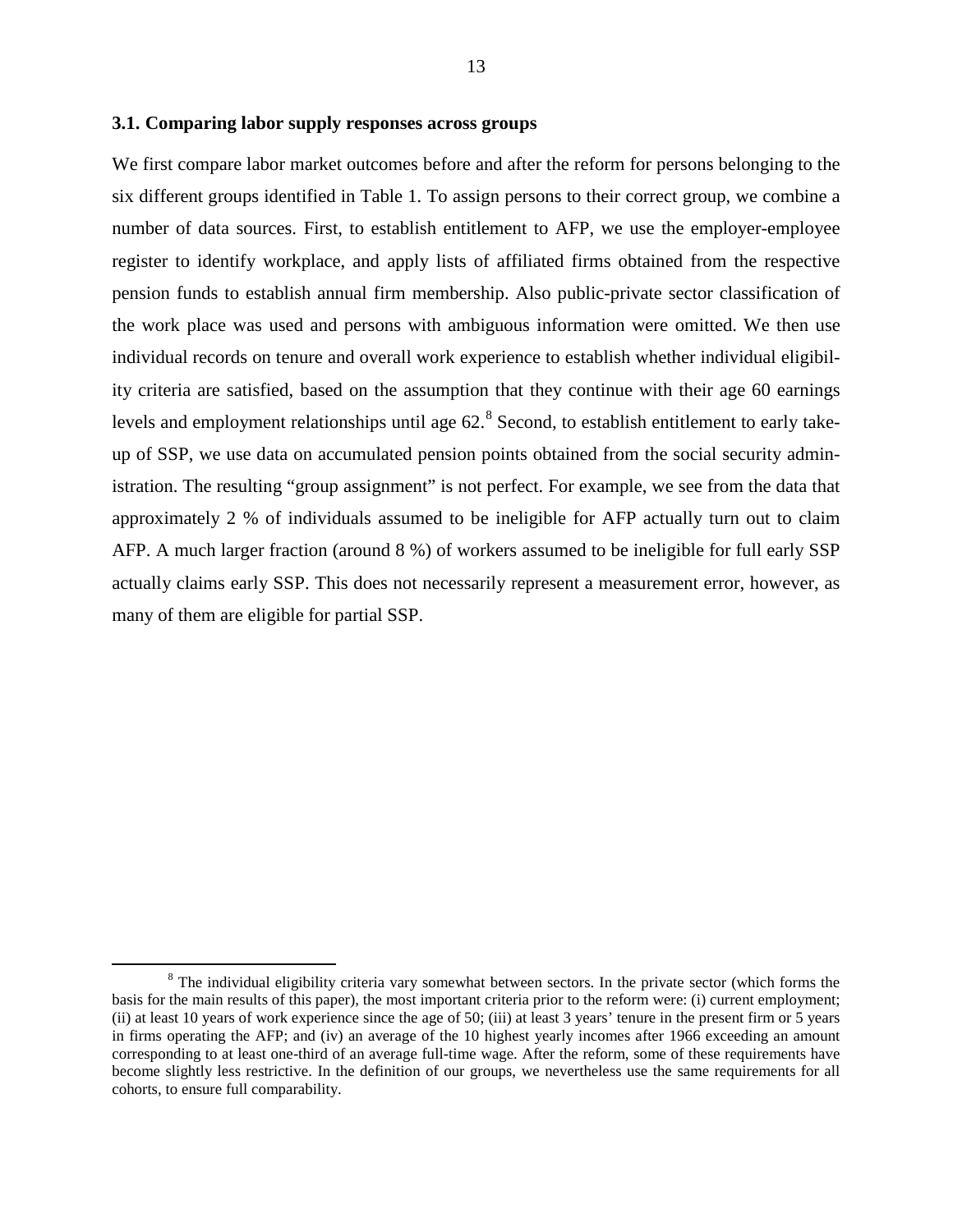| галс 2. Descriptive statistics. Ву дгоар. Conorts 1944 - 1947 ана 1949. Conaitional on employment at age oo. | Group 1         |       | Group 2         |       | Group 3         |       | Group 4       |       | Group 5         |       | Group 6        |       |
|--------------------------------------------------------------------------------------------------------------|-----------------|-------|-----------------|-------|-----------------|-------|---------------|-------|-----------------|-------|----------------|-------|
|                                                                                                              | Public AFP      |       | Private AFP     |       | No AFP          |       | Public AFP    |       | Private AFP No  |       | No AFP         |       |
|                                                                                                              | Access to early |       | Access to early |       | Access to early |       | No access to  |       | access to early |       | No access to   |       |
|                                                                                                              | <b>SSP</b>      |       | <b>SSP</b>      |       | <b>SSP</b>      |       | early SSP     |       | <b>SSP</b>      |       | early SSP      |       |
| Number of observations (N)                                                                                   | 43,339          |       | 36,628          |       | 35,762          |       | 20,710        |       | 6,318           |       | 19,387         |       |
|                                                                                                              |                 |       |                 |       |                 |       |               |       |                 |       |                |       |
| Women                                                                                                        | 0.47            |       | 0.17            |       | 0.12            |       | 0.97          |       | 0.91            |       | 0.71           |       |
| <b>Natives</b>                                                                                               | 0.99            |       | 0.99            |       | 0.99            |       | 0.98          |       | 0.96            |       | 0.97           |       |
| High school                                                                                                  | 0.31            |       | 0.62            |       | 0.55            |       | 0.60          |       | 0.60            |       | 0.59           |       |
| College                                                                                                      | 0.64            |       | 0.19            |       | 0.28            |       | 0.18          |       | 0.04            |       | 0.13           |       |
| Earnings age $60$ (1000 \$)                                                                                  | 92.5            |       | 103.5           |       | 102.8           |       | 56.56         |       | 57.15           |       | 54.30          |       |
| Average outcomes at age 63<br>before and after the reform                                                    |                 |       |                 |       |                 |       |               |       |                 |       |                |       |
|                                                                                                              | <b>Before</b>   | After | <b>Before</b>   | After | <b>Before</b>   | After | <b>Before</b> | After | <b>Before</b>   | After | <b>Before</b>  | After |
| Labor earnings $(1000 \text{ $}8)$                                                                           | 68.5            | 72.9  | 59.0            | 71.5  | 84.1            | 82.8  | 40.1          | 42.7  | 31.4            | 41.5  | 43.0           | 44.2  |
| Labor market state:                                                                                          |                 |       |                 |       |                 |       |               |       |                 |       |                |       |
| Employment                                                                                                   |                 |       |                 |       |                 |       |               |       |                 |       |                |       |
| with similar earnings as age<br>60                                                                           | 0.51            | 0.56  | 0.34            | 0.45  | 0.54            | 0.49  | 0.51          | 0.53  | 0.33            | 0.49  | 0.51           | 0.51  |
| moderately<br>reduced<br>with<br>earnings                                                                    | 0.21            | 0.23  | 0.20            | 0.24  | 0.23            | 0.28  | 0.17          | 0.20  | 0.19            | 0.26  | 0.23           | 0.24  |
| with strongly reduced earn-<br>ings                                                                          | 0.14            | 0.11  | 0.23            | 0.17  | 0.12            | 0.13  | 0.14          | 0.13  | 0.20            | 0.13  | 0.12           | 0.12  |
| Non-employment                                                                                               |                 |       |                 |       |                 |       |               |       |                 |       |                |       |
| with disability benefits <sup>#</sup>                                                                        | 0.02            | 0.02  | 0.03            | 0.03  | 0.04            | 0.03  | 0.04          | 0.04  | 0.06            | 0.08  | 0.07           | 0.06  |
| without disability benefits <sup>#</sup>                                                                     | 0.11            | 0.08  | 0.20            | 0.10  | 0.06            | 0.07  | 0.13          | 0.11  | 0.21            | 0.04  | 0.07           | 0.07  |
| AFP                                                                                                          | 0.28            | 0.22  | 0.48            | 0.63  | 0.02            | 0.02  | 0.25          | 0.23  | 0.47            | 0.26  | 0.02           | 0.02  |
| Social security pension (SSP)                                                                                | $\overline{a}$  | 0.19  | $\omega$        | 0.70  | $\omega$        | 0.51  | $\mathbf{r}$  | 0.01  | $\mathbf{r}$    | 0.25  | $\blacksquare$ | 0.08  |

|  | Table 2. Descriptive statistics. By group. Cohorts 1944 - 1947 and 1949. Conditional on employment at age 60. |  |
|--|---------------------------------------------------------------------------------------------------------------|--|
|--|---------------------------------------------------------------------------------------------------------------|--|

Note: Groups are defined by AFP-affiliation and access to early SSP after the reform; see Table 1. "Similar earnings as age 60" is defined as having earnings at least as high as 90% of the age 60 level. "Moderately reduced earnings is defined as having earnings between 50 and 90% of the age 60 level, whereas "strongly reduced earnings" is defined as having earnings below 50% of the age 60 level, but still above \$2000.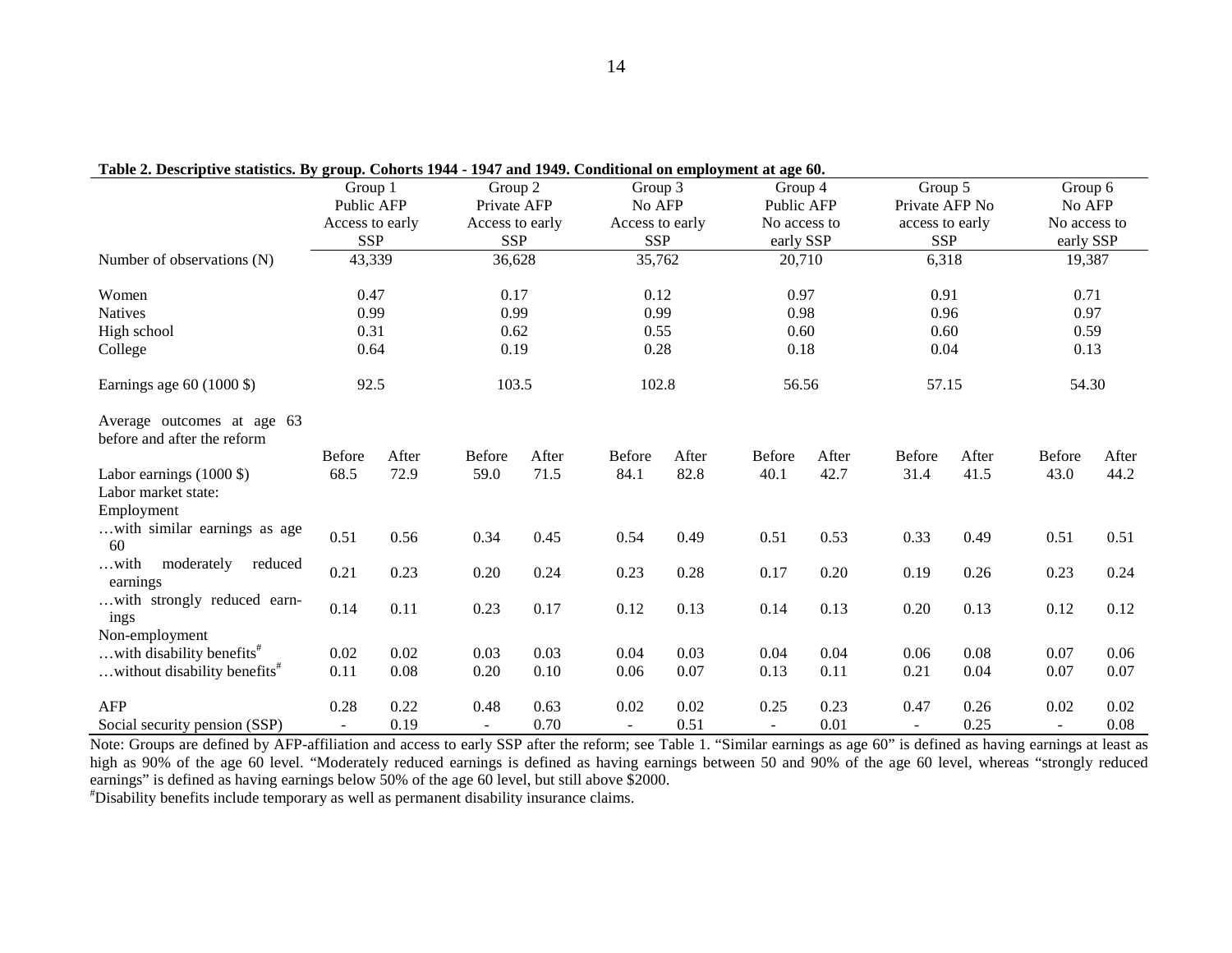

Figure 1. Annual earnings at age 63 (1000 \$) before and after the pension reform in 2011. By AFP and early SSP eligibility group.

Note: Groups are defined in Table 1. The graphs show annual earnings in the year of the sixty-third birthday. Each data point is marked with a 95% confidence interval. The dashed horizontal line indicates the average age 63 earnings levels for the 1946 and 1947 birth cohorts (observed in 2009 and 2010) whereas the dotted horizontal line marks the corresponding average observed for the 1949-cohort (observed in 2012). The two vertical lines enclose the 1948-cohort (observed in 2011), which is dropped from all the statistical analyses reported in this paper due to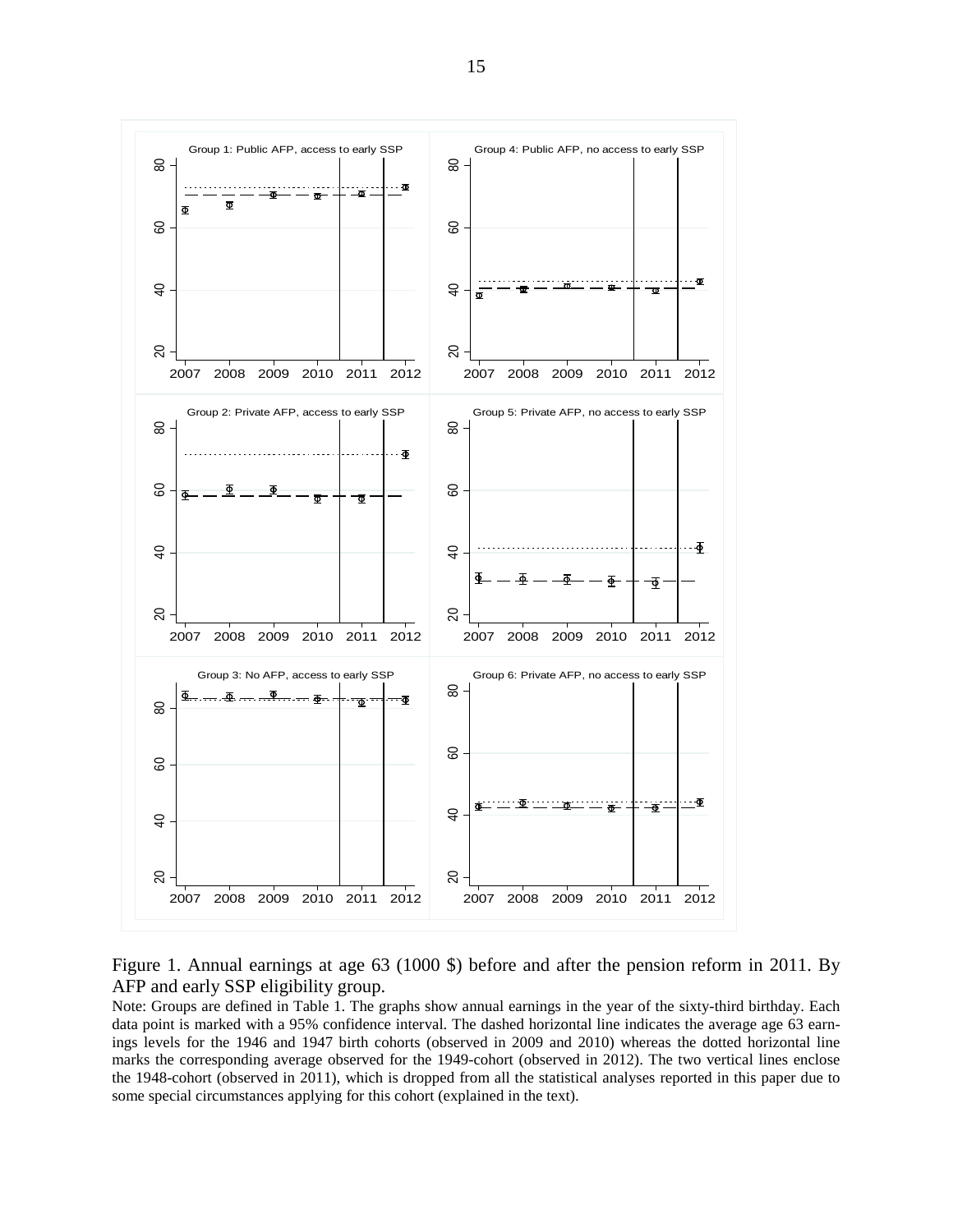Table 2 provides descriptive statistics for the six groups, including a number of pre-reform and post-reform labor market outcomes, whereas Figure 1 gives a graphical illustration of the development of the most important economic outcome (from which most of the others are derived): annual gross labor earnings at age 63. It is clear from these statistics that the six groups are very different in terms of composition, particularly with respect to gender, education, and initial earnings levels (at age 60), as well as outcomes (we use a common scale in the six panels of Figure 1 to illuminate the differences in earnings levels across the groups). It is also clear that the shifts in behavior from before to after the reform are largest in the two groups most strongly affected by the reform (Groups 2 and 5). However, we also see indications of positive labor supply shifts in some of the other groups, even though they were not – or only moderately – affected by the reform. Based on Figure 1, it is difficult to identify any clear pre-reform trend in labor supply. A possible exception is the public sector (Groups 1 and 4), where we see indications of rising annual earnings levels during the 2007-2009 period.

The two horizontal lines in each of the panels of Figure 1 mark the level of average earnings at age 63 for the last two unaffected cohorts (1946-1947) and for the first fully affected cohort (1949), respectively; hence the vertical distance between these two lines may be interpreted as a first indication of the sizes of possible reform effects. To come closer to an isolation of the true average effects of the reform for each of the six groups listed, we regress the individual outcome observations belonging to the 1946, 1947, and 1949 birth cohorts on a vector of individual covariates plus a dummy variable *R* equal to one for the potentially reform-affected 1949-cohort (and zero for the other two cohorts). The regressions are made with ordinary least squares (OLS) separately for each group *g*, i.e.,

$$
y_{gi} = \mathbf{x}_i^{\top} \boldsymbol{\beta}_g + \boldsymbol{\alpha}_g \boldsymbol{R} + \boldsymbol{\varepsilon}_i, \quad g = 1, \dots, 6. \tag{1}
$$

The individual covariates **x** include gender, education (nine fields of study and 8 levels defined by normal length of the education), country of origin (four groups: Western Europe including natives; Northern America and Oceania; Eastern Europe; Africa; and South America), and the level of labor earnings at age 58, 59 and 60.

The estimation results are presented in Table 3. We focus the discussion on the groups that were exposed to easily interpretable reforms of general interest. The members of Group 2 were subject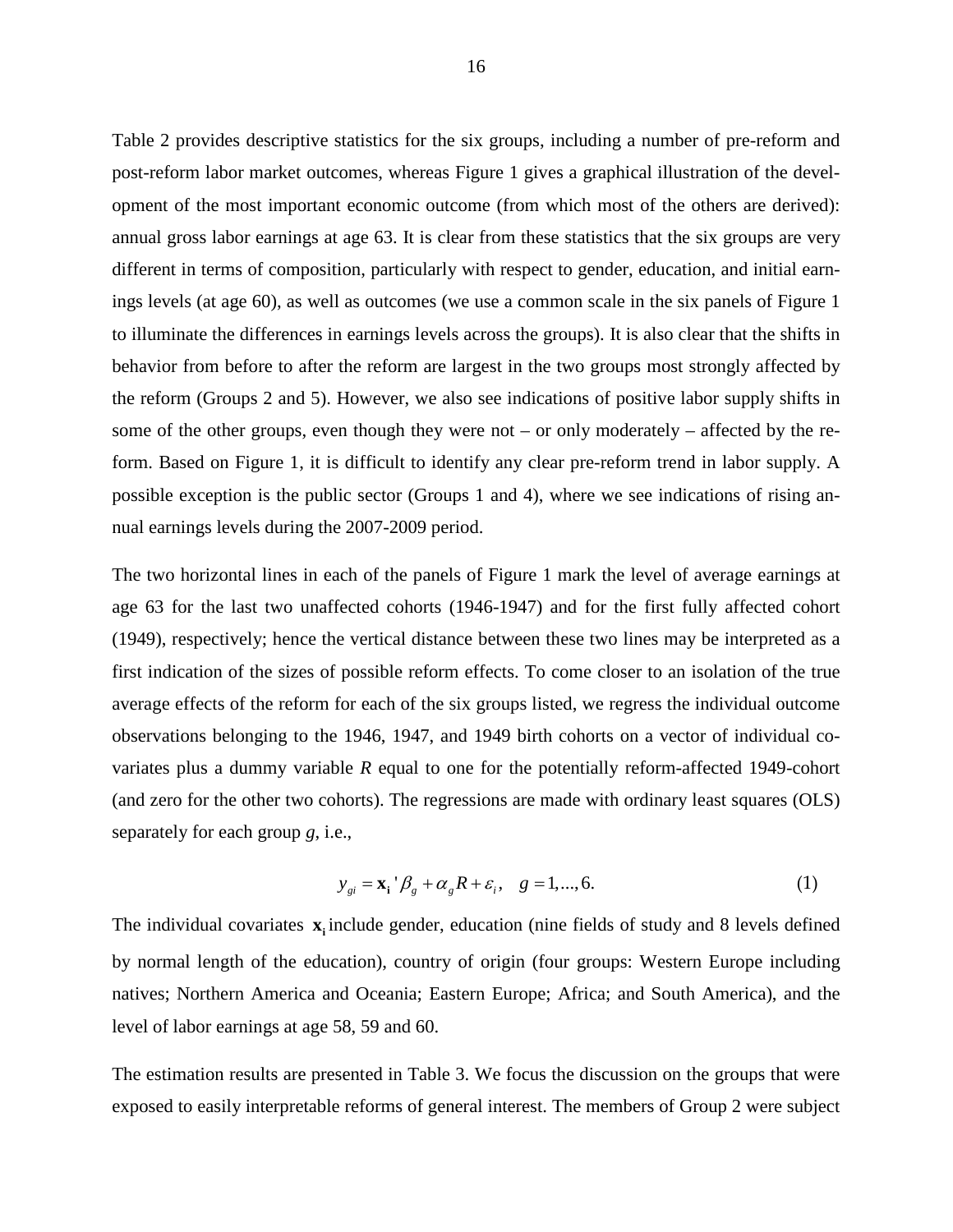to a pure improvement in work incentives; i.e., a *flexibility* reform. On average, the reform made it twice as economically profitable to continue working at the age-60-level as it had been prior to the reform (from \$27,775 to \$56,033 for the directly affected cohort). The regression result indicates that this caused annual gross labor earnings to increase by \$14,713, roughly 25 % of the observed average pre-reform earnings level. Most of this effect came about by causing a larger fraction of the workers (13.0 percentage points) to continue working approximately as before; i.e., with similar earnings level as they had at age 60. But there was also an increase in the propensity to work a bit less than before (3.1 percentage points). The propensities to pull out of the work-force or to work only a little dropped sharply, apparently with no indirect effects on the level of disability insurance claims.

The members of Group 5 were – in addition to being subject to improved work incentives – also subject to an increase in the access age to a full pension. Hence, they no longer had the opportunity to claim a full pension already at age 63. According to our estimation results, they also responded by working a lot more, raising annual earnings by \$10,744. Given the low pre-reform earnings level in this group, the relative effect was as large as 34.2 %. Again, most of the effect came about by causing more workers (16.3 percentage points) to continue working as before. For this group, we also identify a considerable spillover effect to disability insurance programs, as the probability of claiming a temporary or permanent disability benefit at age 63 rose by 1.9 percentage points, 30 % of the pre-reform level.

The members of Group 3 were subject to an improvement in *liquidity* only, as they gained access to an actuarially fair opportunity to start drawing on their pension wealth already from age 62 (instead of age 67). Our estimation results indicate that they responded to this new opportunity by working slightly less than they otherwise would have done (-\$2,706). Employment did not decline significantly, however; instead the adjustment came about through a 4.0 percentage point reduction in the propensity to work "as before", matched by a 2.6 percentage point increase in the propensities to continue working with moderately reduced earnings and a 0.8 percentage point increase in the propensity to continue working with strongly reduced earnings. Hence, increased liquidity was primarily exploited to facilitate a slightly more gradual retirement path, not to exit the labor market at the first available opportunity.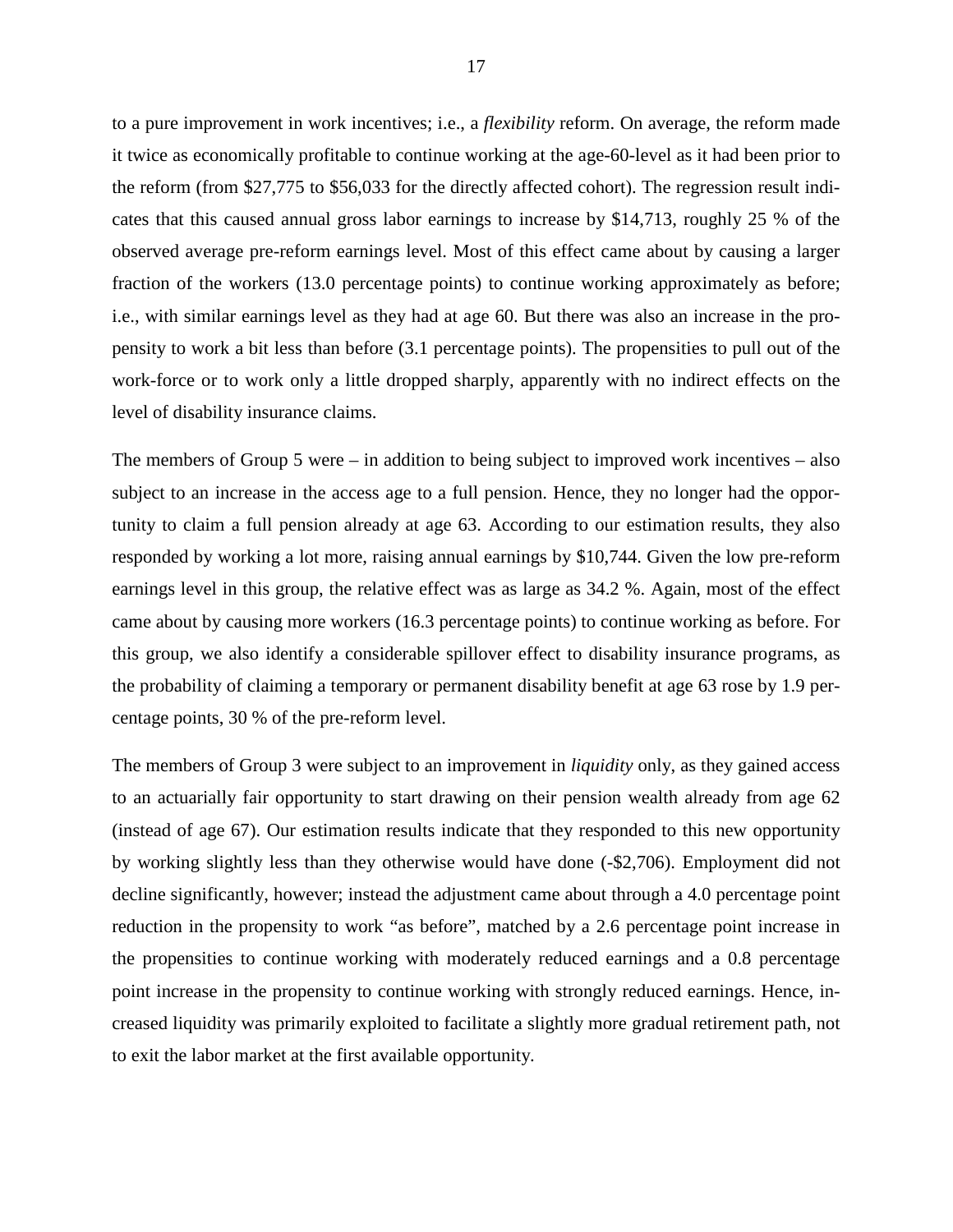|                                          | Group 1     | Group 2     | Group 3     | Group 4      | Group 5      | Group 6      |
|------------------------------------------|-------------|-------------|-------------|--------------|--------------|--------------|
|                                          | Public AFP  | Private AFP | No AFP      | Public AFP   | Private AFP  | No AFP       |
|                                          | Access to   | Access to   | Access to   | No access to | No access to | No access to |
|                                          | early SSP   | early SSP   | early SSP   | early SSP    | early SSP    | early SSP    |
| Labor earnings $(\$)$                    | $1,771***$  | 14,713***   | $-2,706***$ | $-123$       | $10,744***$  | 635          |
|                                          | (434)       | (661)       | (606)       | (456)        | (912)        | (555)        |
| Labor market state:                      |             |             |             |              |              |              |
| Employment                               | $0.023***$  | $0.111***$  | $-0.005$    | $0.019**$    | $0.154***$   | $-0.001$     |
|                                          | (0.004)     | (0.006)     | (0.004)     | (0.007)      | (0.015)      | (0.007)      |
| with similar earnings as age             | $0.023***$  | $0.130***$  | $-0.040***$ | 0.000        | $0.163***$   | $-0.003$     |
| 60                                       | (0.007)     | (0.007)     | (0.007)     | (0.010)      | (0.017)      | (0.010)      |
| with moderately reduced                  | $0.016***$  | $0.031***$  | $0.026***$  | $0.017**$    | $0.050***$   | 0.000        |
| earnings                                 | (0.005)     | (0.006)     | (0.006)     | (0.007)      | (0.015)      | (0.009)      |
| with strongly reduced earn-              | $-0.016***$ | $-0.049***$ | $0.008*$    | 0.001        | $-0.058***$  | $-0.004$     |
| ings                                     | (0.004)     | (0.006)     | (0.005)     | (0.006)      | (0.014)      | (0.007)      |
| Non-employment                           |             |             |             |              |              |              |
| with disability benefits <sup>#</sup>    | $-0.004**$  | 0.002       | $-0.004$    | 0.002        | $0.019**$    | $-0.001$     |
|                                          | (0.002)     | (0.002)     | (0.003)     | (0.004)      | (0.009)      | (0.005)      |
| without disability benefits <sup>#</sup> | $-0.019***$ | $-0.113***$ | $0.008**$   | $-0.021***$  | $-0.173***$  | 0.002        |
|                                          | (0.004)     | (0.005)     | (0.003)     | (0.006)      | (0.013)      | (0.005)      |
| Number of observations (N)               | 27,566      | 23,393      | 23,039      | 12,565       | 3,741        | 11,548       |

**Table 3. Estimated reform effects on earnings and employment at age 63, conditional on employment at age 60 (standard errors in parentheses). Birth cohorts 1946, 1947, 1949.**

Note: Groups are defined by AFP-affiliation and access to early SSP after the reform; see Table 1. "Similar earnings as age 60" is defined as having earnings at least as high as 90% of the age 60 level. "Moderately reduced earnings is defined as having earnings between 50 and 90% of the age 60 level, whereas "strongly reduced earnings" is defined as having earnings below 50% of the age 60 level, but still above \$2000. The vector of control variables include gender, education (nine fields of study and 8 levels defined by normal length of the education), country of origin (Western Europe (including natives), Northern America and Oceania; Eastern Europe; Africa; and South America), and the level of earnings at age 58, 59 and 60. \*(\*\*)(\*\*\*) indicates statistical significant at the  $10(5)(1)$  percent level. Disability benefits include temporary as well as permanent disability insurance claims.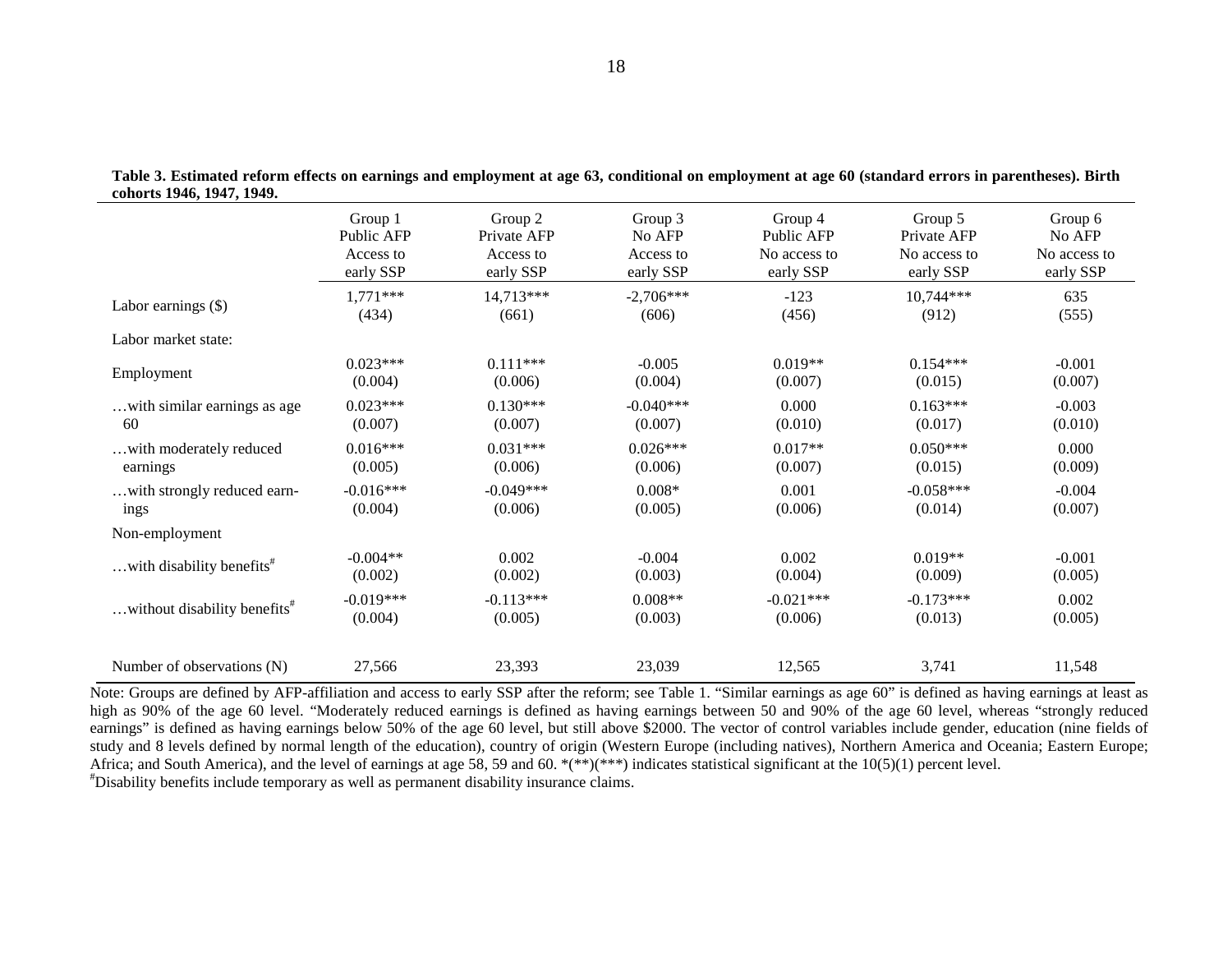We also estimate positive labor supply effects of the reform in Group 1, whose members did not experience any changes in either the returns to work or in access age, but who gained the opportunity to start drawing on the SSP entitlements (provided that they disavowed their AFP entitlements) in combination with continued work. This effect is to some extent observed even in group 4, whose members did not qualify for a full SSP pension at age 63, but who nevertheless may have found it attractive to combine continued work with access to a partial SSP. Our interpretation of this finding is that some employees found it more attractive to continue in employment after it became possible to combine this with early pay-out of the social security pension. For group 6, whose members had no access to either AFP or a full SSP pension from age 62, we estimate no reform effects at all.

In the policy debate leading up to the Norwegian pension reform it was argued, particularly by some labor unions, that the new flexibility primarily would be exploited by well-off workers in good and comfortable jobs that could easily be extended beyond the age of 62. More generally, it was pointed out that employment opportunities at this high age are unequally distributed, and hence that an actuarially fair early retirement system could become a new important source of economic inequality. In the political economy of pension reform, distributional concerns clearly play an important – sometimes decisive – role. And if groups of worn-out workers are unable (or unwilling) to supply more labor after the age of 62 regardless of the work incentives they face, these workers will tend to become the losers in a reform that substitutes an actuarially fair pension subsidy to everyone for an earnings-tested subsidy targeted at those who leave the labor market early. It is therefore of some interest to examine the extent to which the behavioral responses to the new pension system did differ across different types of workers. To shed light on this, we estimate some of the reform effects separately for a number of subgroups, distinguished by sex, education, previous earnings, labor market experience, and health (the latter proxied by past sickness absence). This analysis is limited to Group 2 (improved work incentives) and Group 3 (improved liquidity), as the other groups are either of limited interest due to the absence of a significant reform (Groups 1, 4, and 6) or too small to be split up in several subgroups (Group 5).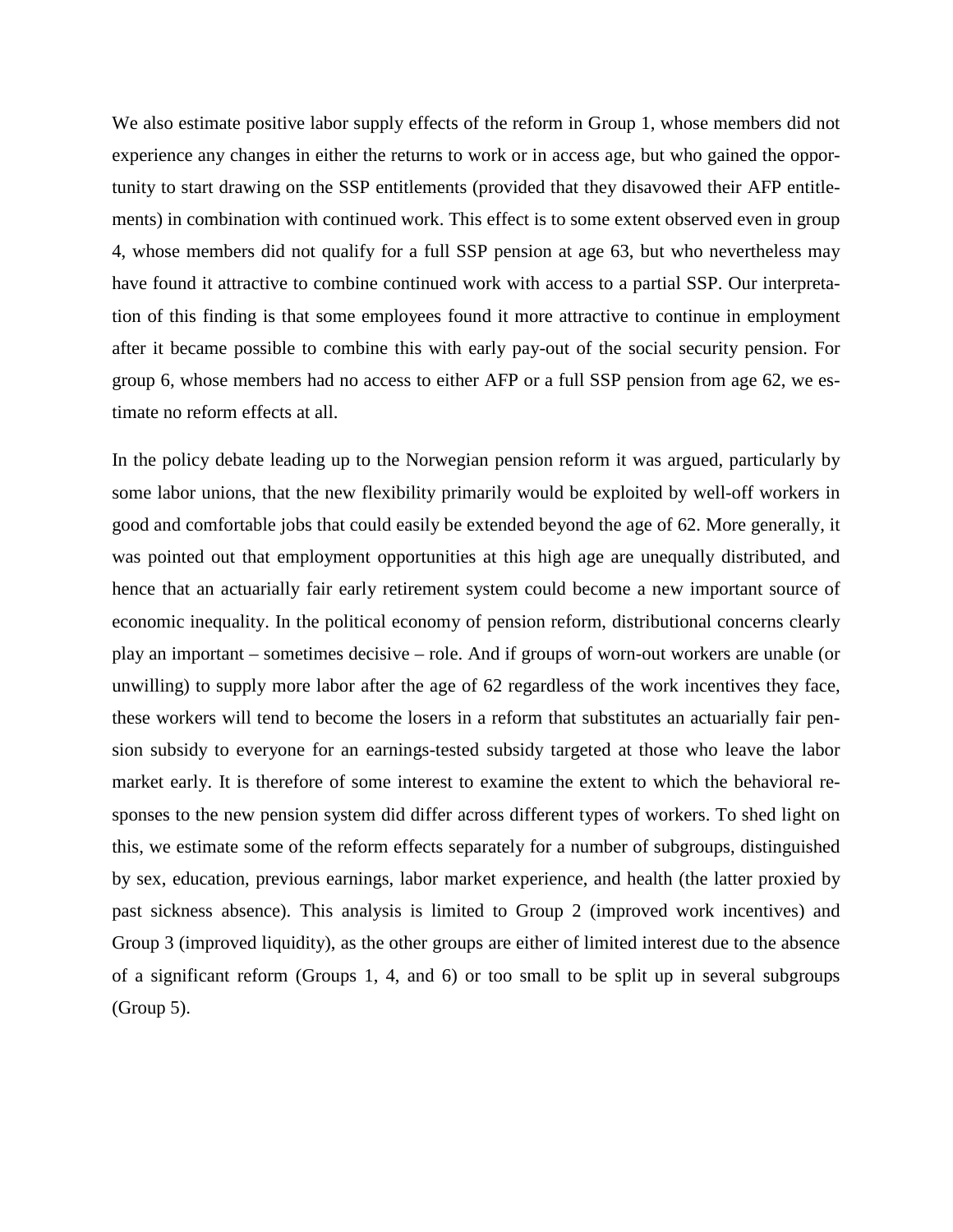|                                                | I                      | $\rm II$               | III                                                                             | IV                                 | V                                                                       | VI                                                                      | <b>VII</b>                                 | <b>VIII</b>                                       |
|------------------------------------------------|------------------------|------------------------|---------------------------------------------------------------------------------|------------------------------------|-------------------------------------------------------------------------|-------------------------------------------------------------------------|--------------------------------------------|---------------------------------------------------|
|                                                | Men                    | Women                  | Max 12 years<br>education and<br>Min 40 years<br>work experi-<br>ence at age 62 | College or<br>University<br>degree | Earnings at<br>age 58-60<br>below medi-<br>an in whole<br>analysis pop. | Earnings at<br>age 58-60<br>above medi-<br>an in whole<br>analysis pop. | No long-term<br>sick-leave at<br>age 53-60 | Some long-<br>term sick-<br>leave at age<br>53-60 |
|                                                |                        |                        |                                                                                 |                                    |                                                                         |                                                                         |                                            |                                                   |
| Labor earnings $(\$)$                          | 14,806***<br>(764)     | 14,045***<br>(1,217)   | 13,994***<br>(715)                                                              | 19,231***<br>(2,061)               | $10,474***$<br>(727)                                                    | 16,553***<br>(917)                                                      | 14,079***<br>(1,021)                       | 15,020***<br>(845)                                |
| [Pre-reform level]                             | [108, 685]             | [87,063]               | [94, 664]                                                                       | [148, 984]                         | [68, 431]                                                               | [122, 746]                                                              | [114, 401]                                 | [96, 575]                                         |
| Labor market state:                            |                        |                        |                                                                                 |                                    |                                                                         |                                                                         |                                            |                                                   |
| Employment                                     |                        |                        |                                                                                 |                                    |                                                                         |                                                                         |                                            |                                                   |
| with similar earnings as<br>age 60             | $0.121***$<br>(0.007)  | $0.162***$<br>(0.016)  | $0.126***$<br>(0.008)                                                           | $0.137***$<br>(0.016)              | $0.120***$<br>(0.011)                                                   | $0.133***$<br>(0.008)                                                   | $0.124***$<br>(0.010)                      | $0.133***$<br>(0.009)                             |
| with moderately reduced<br>earnings            | $0.037***$<br>(0.007)  | 0.009<br>(0.139)       | $0.041***$<br>(0.007)                                                           | 0.009<br>(0.014)                   | $0.052***$<br>(0.010)                                                   | $0.021***$<br>(0.007)                                                   | $0.019**$<br>(0.009)                       | $0.042***$<br>(0.008)                             |
| with strongly reduced<br>earnings              | $-0.053***$<br>(0.006) | $-0.031**$<br>(0.013)  | $-0.056***$<br>(0.007)                                                          | $-0.039***$<br>(0.012)             | $-0.040***$<br>(0.010)                                                  | $-0.053***$<br>(0.007)                                                  | $-0.051***$<br>(0.008)                     | $-0.047***$<br>(0.008)                            |
| Non-employment                                 |                        |                        |                                                                                 |                                    |                                                                         |                                                                         |                                            |                                                   |
| with disability benefits <sup>#</sup>          | 0.003<br>(0.003)       | $-0.003$<br>(0.005)    | 0.004<br>(0.003)                                                                | $-0.003$<br>(0.003)                | 0.006<br>(0.006)                                                        | 0.000<br>(0.002)                                                        | 0.002<br>(0.002)                           | 0.003<br>(0.004)                                  |
| without disability bene-<br>$\text{fits}^{\#}$ | $-0.108***$<br>(0.006) | $-0.137***$<br>(0.012) | $-0.115***$<br>(0.007)                                                          | $-0.104***$<br>(0.011)             | $-0.137***$<br>(0.010)                                                  | $-0.102***$<br>(0.006)                                                  | $-0.094***$<br>(0.007)                     | $-0.130***$<br>(0.008)                            |
| Number of observations (N)                     | 19,128                 | 4,265                  | 16,002                                                                          | 4,427                              | 7,645                                                                   | 15,748                                                                  | 10,965                                     | 12,428                                            |

**Table 4. Estimated reform effects of improved work incentives on earnings and employment at age 63, conditional on employment at age 60 (standard errors in parentheses). Group 2 (Private AFP. Access to early SSP). Birth cohorts 1946, 1947, 1949.**

Note: "Similar earnings as age 60" is defined as having earnings at least as high as 90% of the age 60 level. "Moderately reduced earnings is defined as having earnings between 50 and 90% of the age 60 level, whereas "strongly reduced earnings" is defined as having earnings below 50% of the age 60 level, but still above \$2000. The vector of control variables include gender, education, country of origin, and the level of earnings at age 58, 59 and 60; see note to Table 3. \*(\*\*)(\*\*\*) indicates statistical significant at the  $10(5)(1)$  percent level.

Disability benefits include temporary as well as permanent disability insurance claims.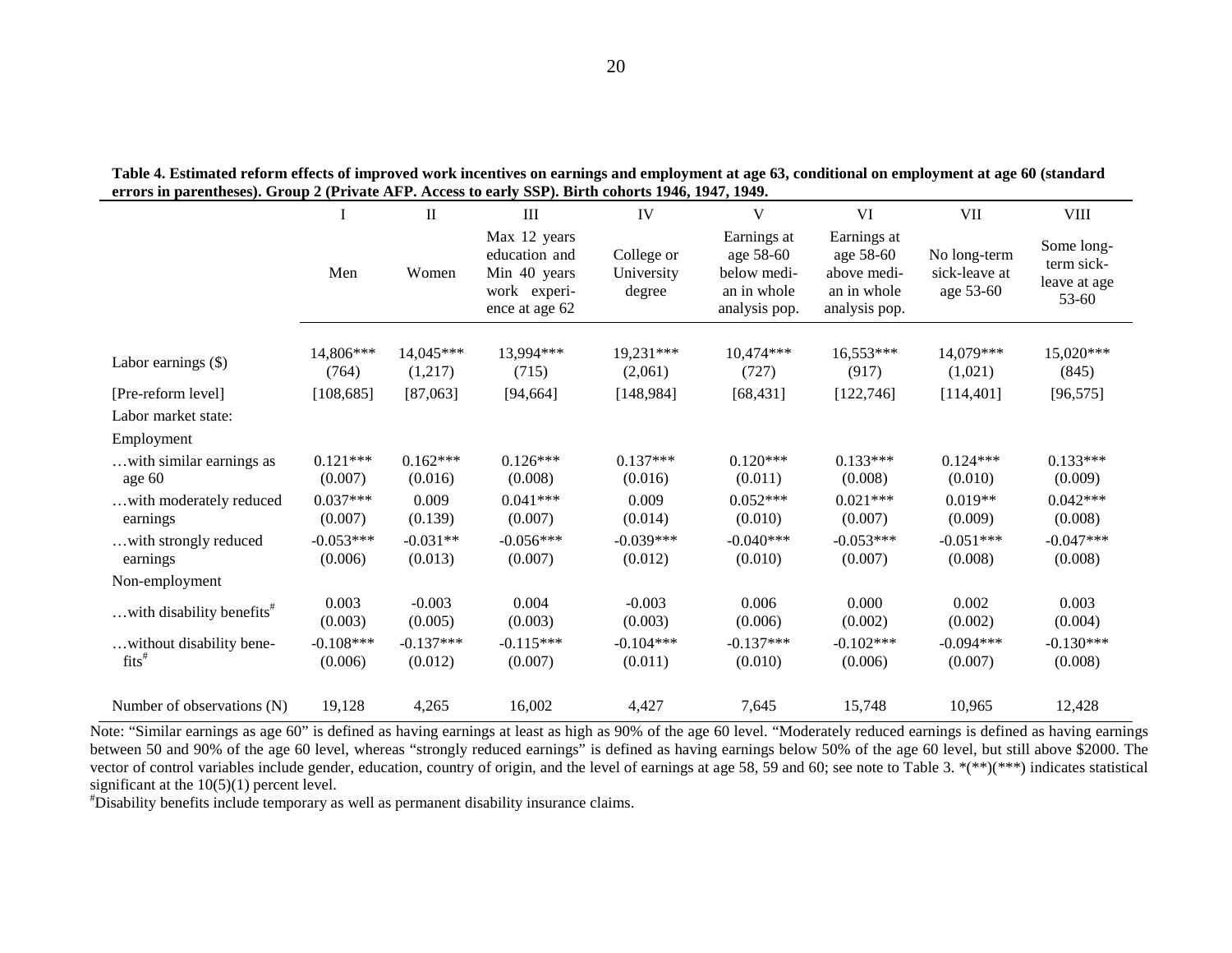|                                                |                        | $\mathbf{I}$          | III                                                                             | IV                                 | V                                                                       | VI                                                                      | <b>VII</b>                                 | <b>VIII</b>                                       |
|------------------------------------------------|------------------------|-----------------------|---------------------------------------------------------------------------------|------------------------------------|-------------------------------------------------------------------------|-------------------------------------------------------------------------|--------------------------------------------|---------------------------------------------------|
|                                                | Men                    | Women                 | Max 12 years<br>education and<br>Min 40 years<br>work experi-<br>ence at age 62 | College or<br>University<br>degree | Earnings at<br>age 58-60<br>below medi-<br>an in whole<br>analysis pop. | Earnings at<br>age 58-60<br>above medi-<br>an in whole<br>analysis pop. | No long-term<br>sick-leave at<br>age 53-60 | Some long-<br>term sick-<br>leave at age<br>53-60 |
|                                                |                        |                       |                                                                                 |                                    |                                                                         |                                                                         |                                            |                                                   |
| Labor earnings $(\$)$                          | $-3,187***$<br>(663)   | 303<br>(1, 417)       | $-2,529***$<br>(716)                                                            | $-3,259**$<br>(1,288)              | $-3,460***$<br>(735)                                                    | $-2,275***$<br>(842)                                                    | $-2,760***$<br>(844)                       | $-2,252***$<br>(859)                              |
| [Pre-reform level]                             | [104, 690]             | [96, 364]             | [92, 659]                                                                       | [131,067]                          | [60, 613]                                                               | [128, 141]                                                              | [110, 783]                                 | [95, 859]                                         |
| Labor market state:                            |                        |                       |                                                                                 |                                    |                                                                         |                                                                         |                                            |                                                   |
| Employment                                     |                        |                       |                                                                                 |                                    |                                                                         |                                                                         |                                            |                                                   |
| with similar earnings as<br>age 60             | $-0.043***$<br>(0.007) | $-0.020$<br>(0.019)   | $-0.044***$<br>(0.009)                                                          | $-0.032**$<br>(0.013)              | $-0.066***$<br>(0.012)                                                  | $-0.027***$<br>(0.009)                                                  | $-0.035***$<br>(0.010)                     | $-0.043***$<br>(0.010)                            |
| with moderately reduced<br>earnings            | $0.025***$<br>(0.007)  | $0.037**$<br>(0.017)  | $0.028***$<br>(0.008)                                                           | $0.022**$<br>(0.011)               | $0.032***$<br>(0.010)                                                   | $0.023***$<br>(0.008)                                                   | $0.023***$<br>(0.009)                      | $0.030***$<br>(0.009)                             |
| with strongly reduced<br>earnings              | $0.011**$<br>(0.005)   | $-0.007$<br>(0.011)   | 0.009<br>(0.006)                                                                | 0.010<br>(0.008)                   | $0.017**$<br>(0.008)                                                    | 0.005<br>(0.006)                                                        | $0.012**$<br>(0.006)                       | 0.004<br>(0.007)                                  |
| Non-employment                                 |                        |                       |                                                                                 |                                    |                                                                         |                                                                         |                                            |                                                   |
| with disability benefits <sup>#</sup>          | $-0.002$<br>(0.003)    | $-0.015**$<br>(0.007) | $-0.007*$<br>(0.004)                                                            | 0.003<br>(0.003)                   | $-0.008$<br>(0.006)                                                     | $-0.001$<br>(0.003)                                                     | $-0.006***$<br>(0.002)                     | $-0.003$<br>(0.005)                               |
| without disability bene-<br>$\text{fits}^{\#}$ | $0.009**$<br>(0.004)   | 0.005<br>(0.009)      | $0.014***$<br>(0.004)                                                           | $-0.004$<br>(0.006)                | $0.026***$<br>(0.007)                                                   | $-0.000$<br>(0.004)                                                     | 0.006<br>(0.004)                           | $0.012**$<br>0.005)                               |
| Number of observations (N)                     | 20,103                 | 2,936                 | 13,574                                                                          | 6,543                              | 8,128                                                                   | 14,911                                                                  | 12,039                                     | 11,000                                            |

**Table 5. Estimated reform effects of lower access age to an actuarially fair early retirement pension (improved liquidity), conditional on employment at age 60 (standard errors in parentheses). Group 3 (No AFP. Access to early SSP). Birth cohorts 1946, 1947, 1949.**

Note: "Similar earnings as age 60" is defined as having earnings at least as high as 90% of the age 60 level. "Moderately reduced earnings is defined as having earnings between 50 and 90% of the age 60 level, whereas "strongly reduced earnings" is defined as having earnings below 50% of the age 60 level, but still above \$2000. The vector of control variables include gender, education, country of origin, and the level of earnings at age 58, 59 and 60; see note to Table 3. \*(\*\*)(\*\*\*) indicates statistical significant at the  $10(5)(1)$  percent level.

# Disability benefits include temporary as well as permanent disability insurance claims.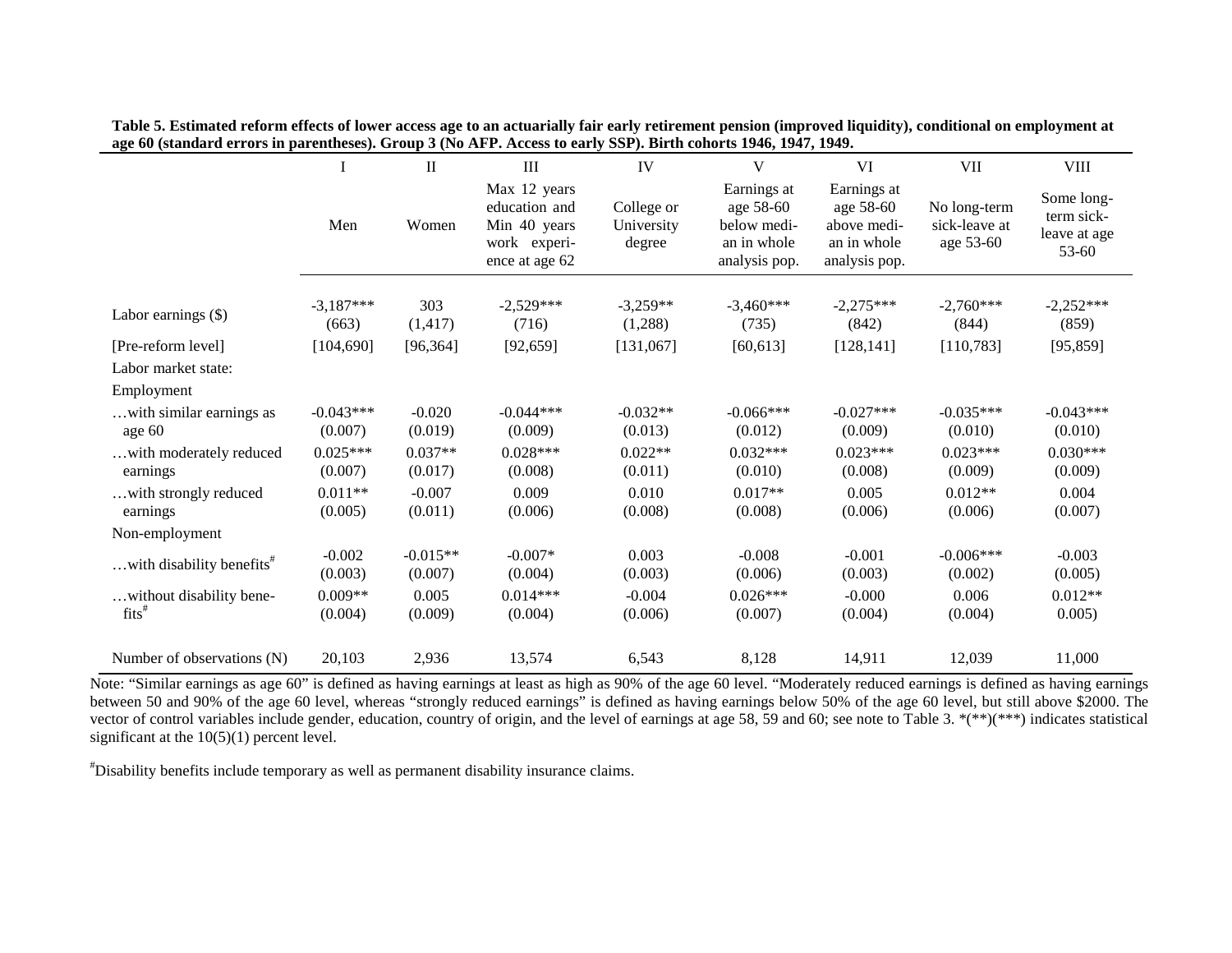Looking first at the impacts of improved work incentives (Table 4), there is a remarkable similarity in the labor supply responses across the different subgroups. The probability of continuing with approximately the same earnings as at age 60 increased by 12-13 percentage points in all the male-dominated subgroups (recall that men constitute 83 % of the workers in Group 2) – regardless of education, earnings levels, work experience, and past sickness absence. Notably, low-skilled workers with at least 40 years of work experience did not respond differently than other (male) workers. For women, the probability of continuing as before increased by as much as 16 percentage points. Focusing on the level of labor earnings instead, we find (unsurprisingly) a larger impact on the typical high earnings groups (columns IV and VI). Relative to the prereform earnings level at age 63 (reported in brackets), the responses were similar across all groups. It is also notable that we find no evidence whatsoever of a spillover effect to disability insurance in any of the subgroups.

Moving on to the impacts of improved liquidity arising from lower access age to own pension wealth (Table 5), we again find very similar responses across all the male-dominated subgroups (in Group 3, men constitute 88 % of the workers). There was a small negative earnings effect in all these groups, caused by a shift toward moderately reduced hours. Hence, all types of male workers apparently took advantage of the new flexibility to choose a more gradual exit path from the labor market. For women, however, we see no such effect. There was an increase in the propensity to continue with reduced hours even for women, but to a large extent this substituted for disability insurance rather than for a continuation of the age-60 employment level. Also for some of the other subgroups, we see indications of spillover to disability insurance. Taken together with the evidence reported above (based on Group 5) we can conclude that modifications of the *access age* have some consequences for the frequency of disability insurance claims, regardless of whether the pension system is actuarially fair or not. Earlier access to own pension wealth reduces disability pension claims.

As discussed in the introduction to this section, there is a theoretical possibility that some persons in the 1949-cohort adjusted their labor supply behavior in response to the forthcoming pension reform already at age 60, in which case it would be a questionable strategy to treat earnings and employment at age 60 as completely exogenous. To address this concern, we have performed a robustness analysis on our main results (Table 3), conditioning on employment and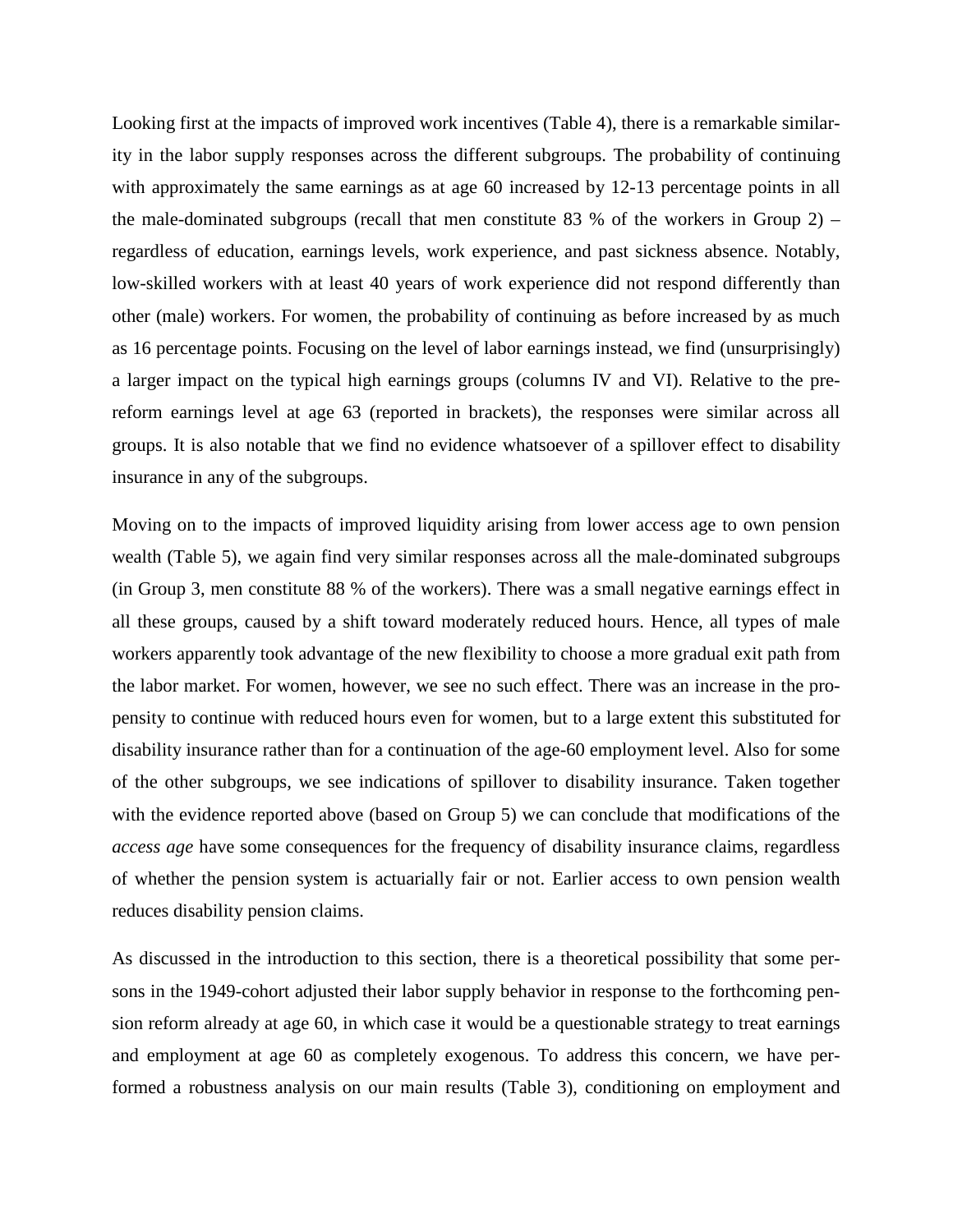earnings at age 58 instead (with outcomes also defined relative to age 58 earnings and the past earnings explanatory variables covering age 56-58 instead of age 58-60). The price we pay for this modification is that the group assignment (into the six effect groups distinguished in Table 1) is subject to more measurement error, since we have to extrapolate base-year earnings up to age 62 to compute entitlements. The results from this exercise are presented in the Appendix. Consistent with a measurement error (contamination) interpretation they indicate somewhat weaker effects in the groups with the largest estimated effects and somewhat stronger effects in the groups with no or very small reform effects. But the main pattern is very similar.

#### **3.2. Comparing labor supply responses for workers with different incentives changes**

Given that the labor supply responses to improved work incentives were similar across the different worker groups as defined by e.g., gender, education, and past earnings, it is tempting to investigate whether we can establish a causal relationship between the *sizes* of the incentives change and the *sizes* of the responses conditional on these factors. To do this, we compute the *hypothetical* pre-reform and post-reform work incentives for everyone in Group 2 (workers with private sector AFP and access to early SSP in the new system) – both for cohorts who were actually subject to the new incentives and for those who were not. To illustrate the within-group differences in "treatment-dosage", Figure 2, panel (a), shows the density of the distribution of the net take-home pay associated with working one more year for 63 year-olds in Group 2 (based on a continuation of the gross income level that applied at age 60 and after earnings tests and relevant tax rules have been taken into account) before and after the reform. It is clearly seen that the returns-to-work distribution shifted to the right as a consequence of the reform. Panels (c) and (d) show the distribution of individual differences between new and old incentives, in absolute terms (1000\$) and relative to previous gross earnings (at age 60), respectively. While the average net economic returns to working one more year increased by \$28,260, the variation across workers was considerable, and the individual gains ranged from around \$22,000 to \$35,000, or from around 20 to 80 percent of previous gross earnings. The variation was driven by a combination of nonlinearities in the AFP system (with a relatively high floor and a low ceiling), differences in earnings and pension point accumulation, and by the progressive nature of the tax system. However, as illustrated by the cross-plot in panel (b) of Figure 2, it is a very strong correlation between pre-reform and post-reform returns to work. This represents a challenge when we seek to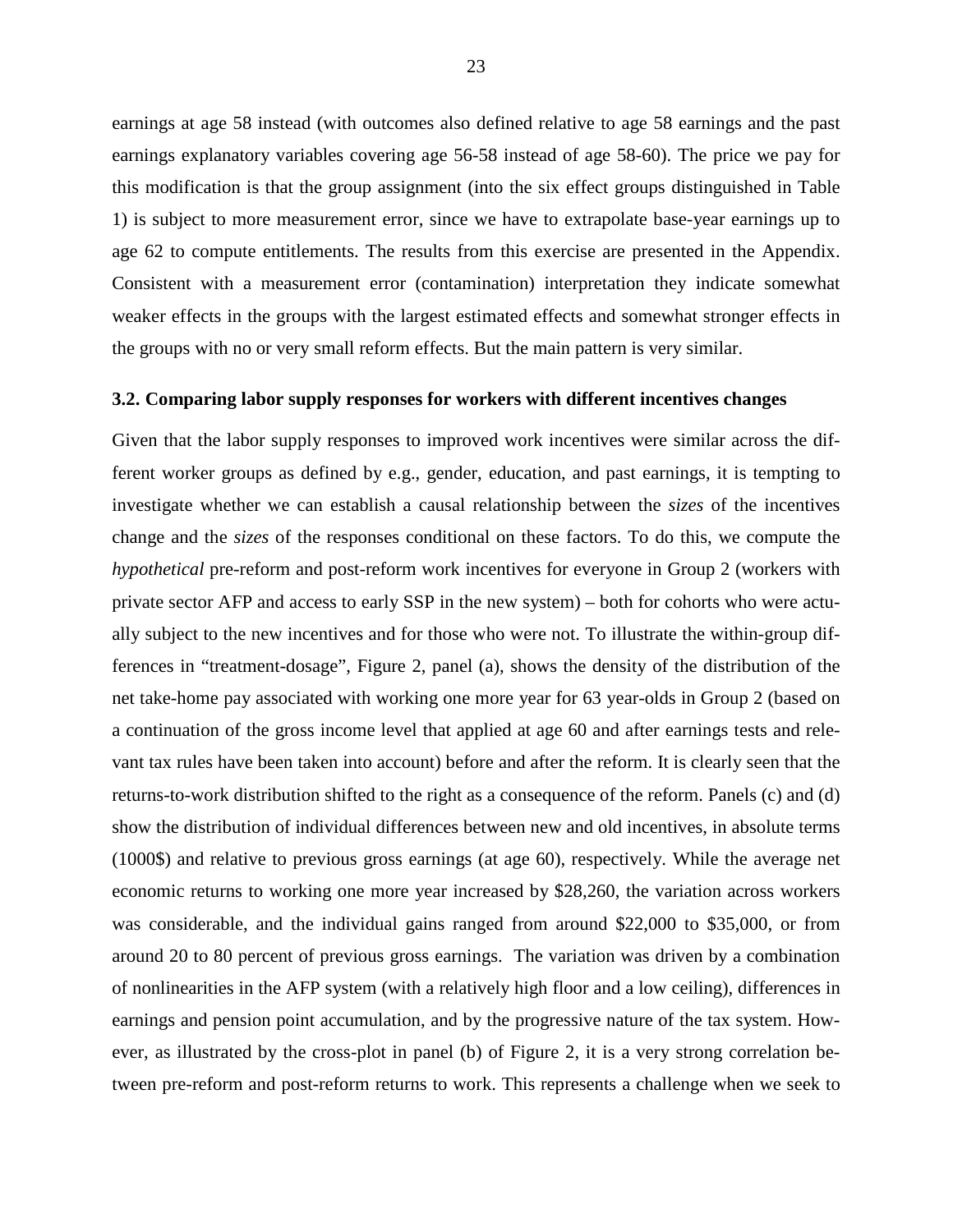identify the causal impacts of work incentives based on the reform-generated within-group variation only. We therefore do not perform a subgroup analysis based on this method, but limit our attention to the incentives and response variations within Group 2 as a whole.



Figure 2. The distribution of net (after tax) economic returns to working one more year at age 63 before and after the reform with the gross earnings level recorded at age 60 Note: Data based on the actually affected birth cohort in Group 2 only (7,605 observations).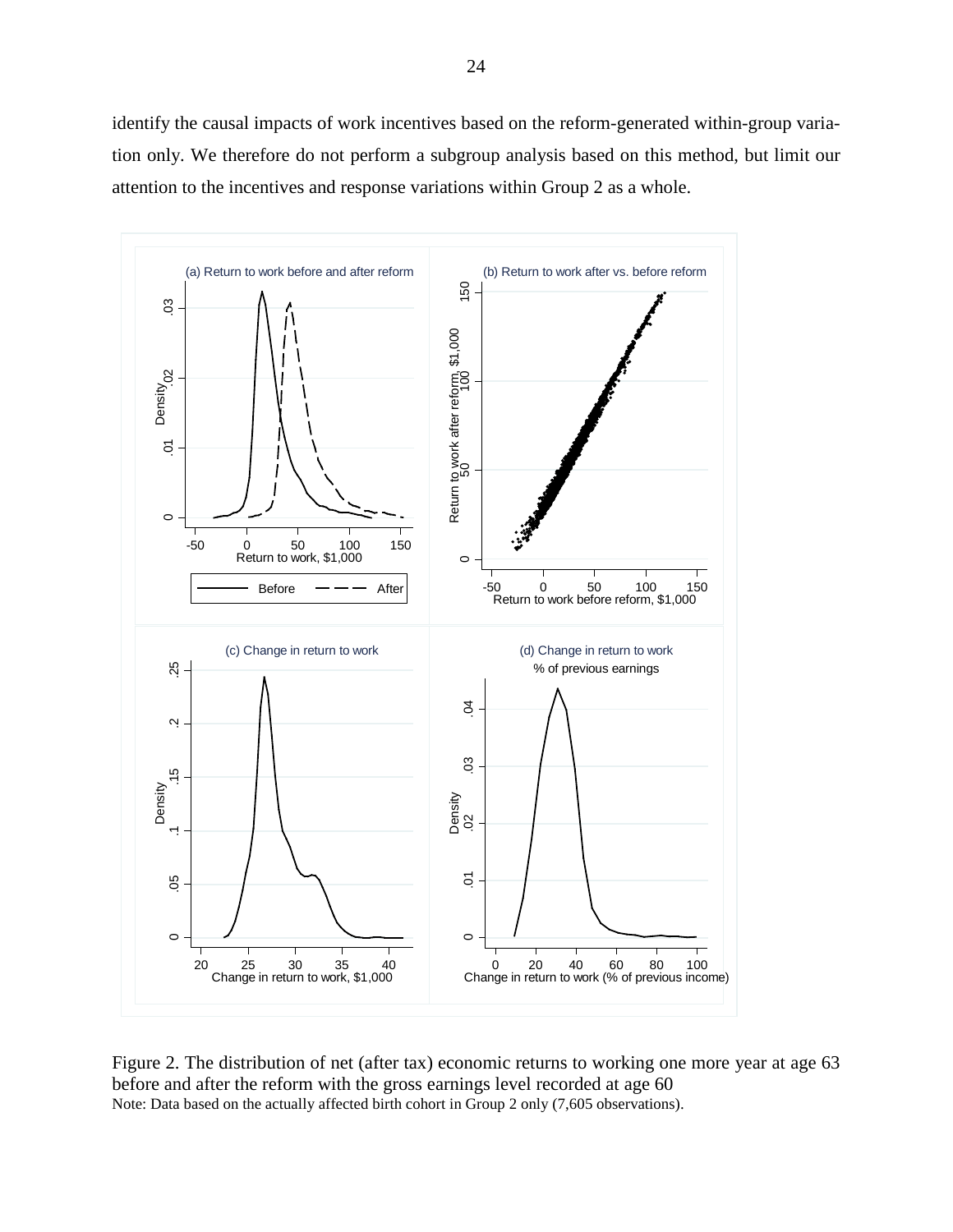To the extent that the observed increases in employment and earnings after the reform can really be attributed to the reform, we would expect to see larger responses the larger were the improvement in work incentives. Unfortunately, it is not possible to observe the same individuals' age-63-behavior both before and after the reform; hence we cannot examine the relationship between individual changes in labor supply and individual changes in incentives. What we can do, however, is to examine labor supply outcome for the pre- and post-reform birth cohorts at different fixed positions in the hypothetical incentives-change-distribution. Figure 3 illustrates: Here, we have divided each birth-cohort into deciles, based on individual positions in the distribution of hypothetical incentives changes relative to age-60-earnings. For each of these deciles, we then report in Figure 3 the difference between average labor market outcomes at age 63 for the affected 1949-cohort (with outcomes measured in 2012) and for the two unaffected 1946/1947-cohorts (with outcomes measured in 2009/2010): see panels (a) and (c). These graphs indicate a strong upwards sloping relationship between the sizes of the incentives changes and the sizes of the earnings changes. For example, whereas the members of the decile subject to an improvement in work incentives corresponding to around 40 % of previous earnings increased labor earnings at age 63 by around 30 %, the decile subject to an improvement of "only" around 20 % of previous earnings increased labor earnings by around 20 %. As a sort of "placebo" analysis, panels (b) and (d) show exactly the same picture for the changes observed between the two pre-reform years. As expected, no systematic relationship can be identified between hypothetical reform-initiated incentives changes and changes in labor supply.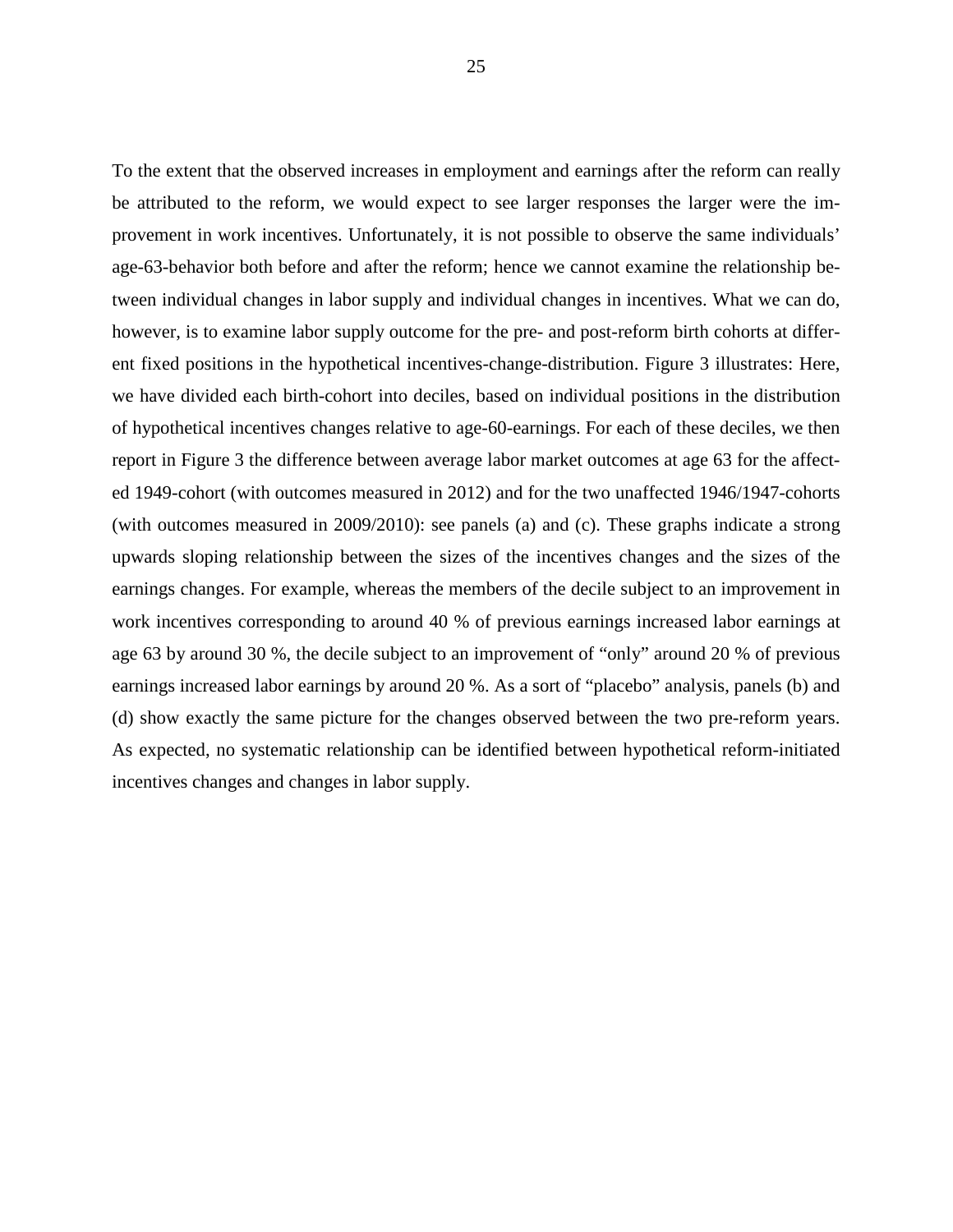

Figure 3. Labor earnings and employment earnings at age 63 for each decile in the distribution of hypothetical changes in the returns to work generated by the pension reform. Change from 2009/2010 to 2012 and from 2009 to 2010. Vertical bars indicate 95 % point-wise confidence intervals.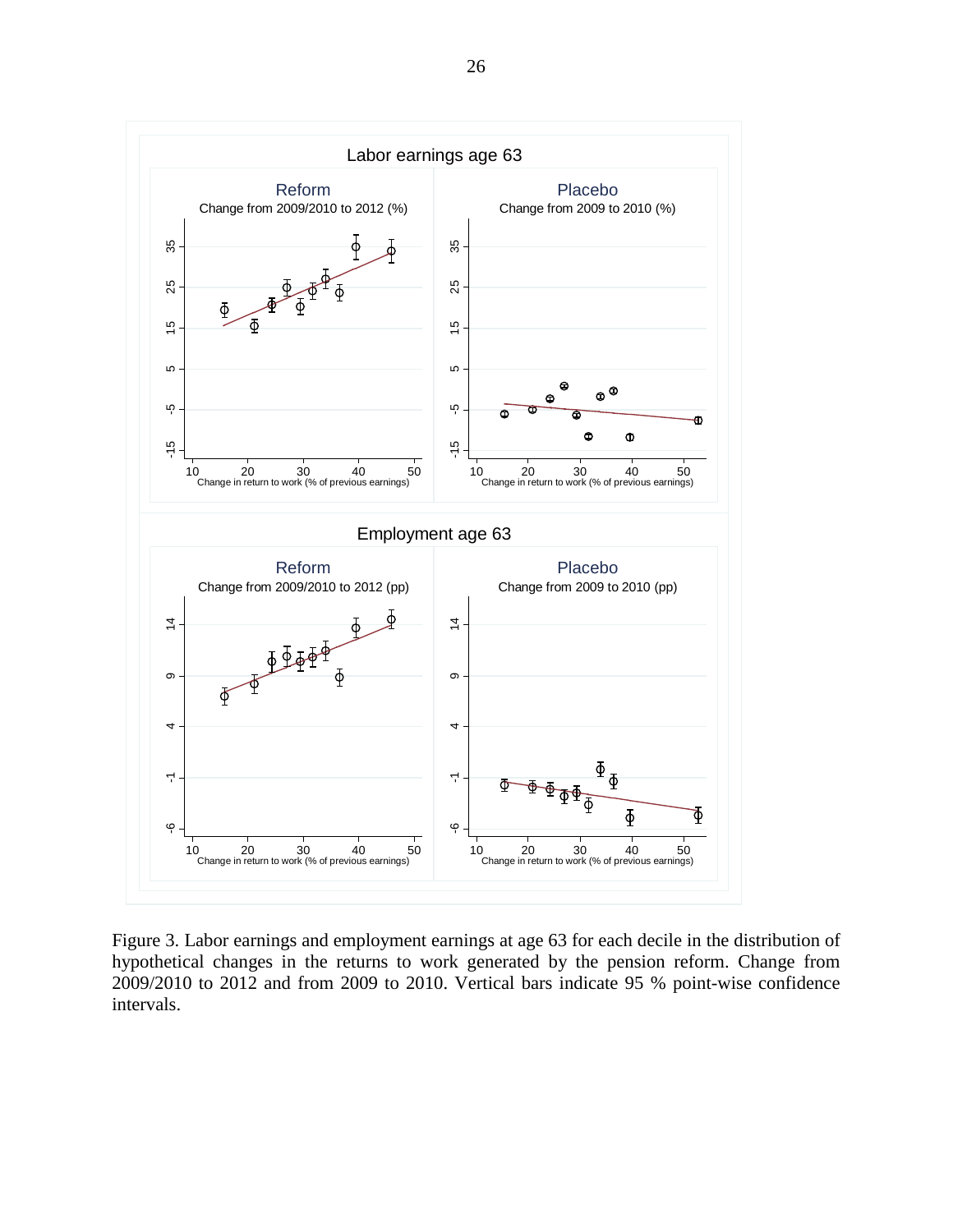We now turn to a more formal statistical analysis intended to exploit the reform-initiated variation in incentives across cohorts (within Group 2) to quantify the causal relationship between labor supply and work incentives. In general, we expect labor supply incentives to be anything but randomly assigned, as persons with different wage levels are likely to differ systematically along other dimensions as well, such as health status, motivation, job characteristics, and valuation of leisure. Hence, in order to facilitate estimation of the *causal* relationship between work incentives and labor supply, we need to isolate the random-assignment-like variation generated by the reform. We do this by estimating regressions where we not only include the actual work incentive as the central explanatory variable, but also add in the corresponding *hypothetical* prereform and post-reform work incentives. The basic idea is that while the spurious correlations between labor supply and pre and post-reform work incentives should be the same before and after the reform, the causal effect should shift toward the incentives *actually applying*. Hence, by studying changes in the correlation patterns from before to after the reform, we can trace out the causal effects. More specifically, we set up regression models that link labor market outcomes directly to the economic returns to work for the members of Group 2:

$$
y_i = \mathbf{x}_i \, ^\prime \lambda + q \Delta_i^A + \delta \Delta_i^O + \gamma \Delta_i^N + \varepsilon_i, \tag{2}
$$

where  $(\Delta_i^A, \Delta_i^O, \Delta_i^N)$  are individual i's net economic returns to work (to be specified more precisely below) as they *actually* apply  $(\Delta_i^A)$  and as they *would have* applied under the old  $(\Delta_i^O)$  and new  $(\Delta_i^N)$  pension systems, respectively. The vector of control variables  $\mathbf{x}_i$  again includes gender, education (nine fields and eight levels), country of origin for immigrants (five regions), labor earnings at age 58, 59 and 60, and – in some specifications – cohort dummy variables.

The coefficient of interest is  $\varphi$ , which represents the causal effect of the work incentive on the outcome variable  $y_i$ . Now, if we let  $R_i$  be a reform dummy (a variable equal to one for the cohort affected by the reform and zero otherwise) we clearly have that  $\Delta_i^A = R_i \Delta_i^N + (1 - R_i) \Delta_i^O$ ; hence Equation (1) can also be written  $y_i = \mathbf{x}_i^T \lambda + (\delta + \varphi(1 - R_i)) \Delta_i^O + (\gamma + \varphi R_i) \Delta_i^N + \varepsilon_i$ , which highlights that the causal effect  $\varphi$  is identified by the "extra" correlations that arise in the periods in which the two respective incentive variables actually apply. If the vector of individual covariates  $\mathbf{x}_i$  includes cohort/time dummy variables (obviously also incorporating the reform-dummy  $R_i$ ), it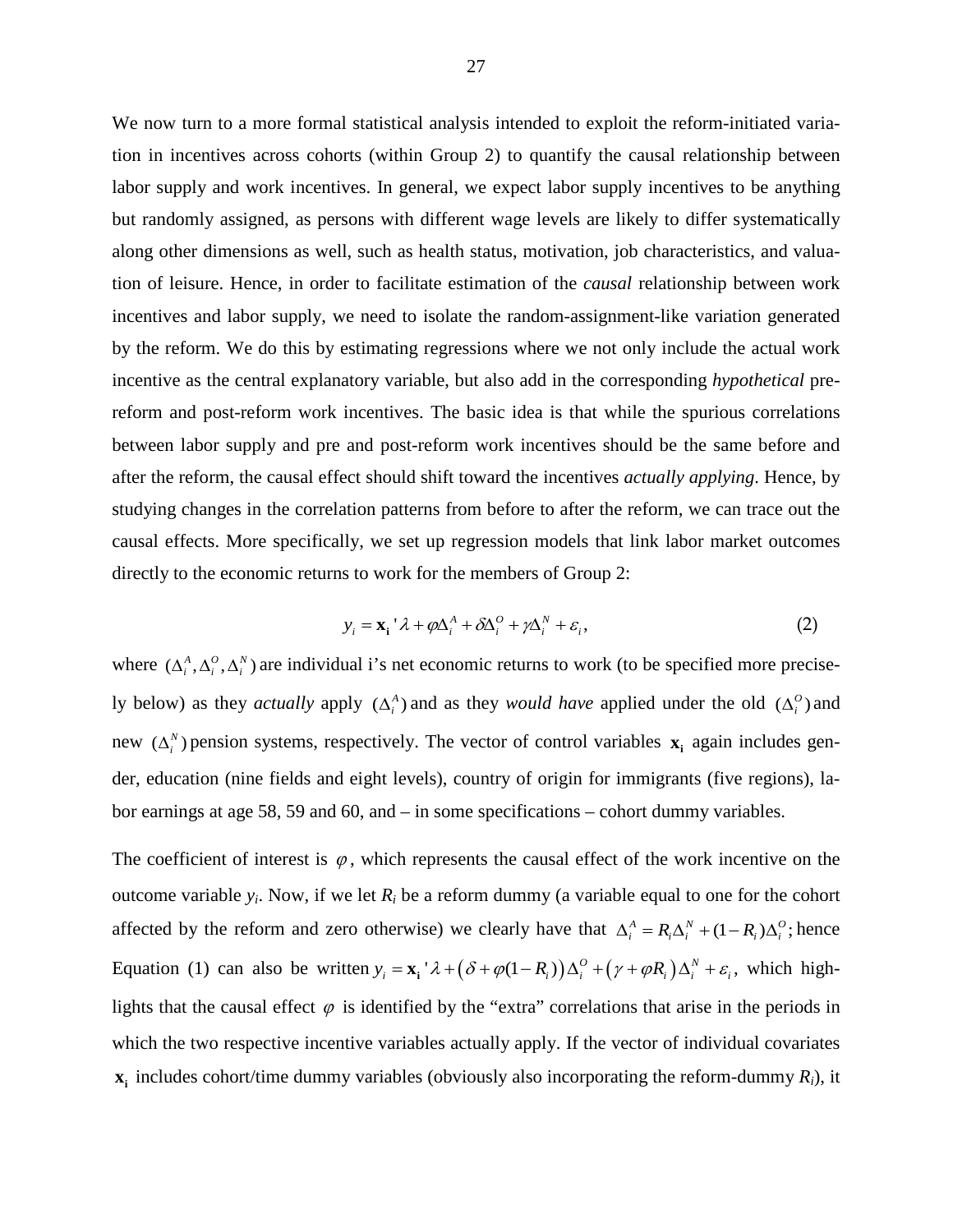is *only* the idiosyncratic changes in work incentives that identify the effects of interest; hence the source of identification become orthogonal to the one used to identify the group-specific shifts in the previous subsection. However, since the reform involved a considerable improvement in work incentives for *all* the members of Group 2, it is clear that we then also "throw away" much of the information content in the data. If the vector of covariates does *not* include cohort/time dummy variables, on the other hand, we obtain valid estimates of  $\varphi$  only under the assumption that no other unaccounted for factors shifted labor supply at age 63 from the 1946-1947 to the 1949 cohort (conditional on all the covariates included in  $\mathbf{x}$ .).

We focus on two outcomes in this analysis; i.e., the level of annual labor earnings and employment. We also restrict attention to those who worked close to full time at age 60 (dropping 398 observations with earnings below \$50,000 at age 60). For annual earnings at age 63, we assume a linear relationship between the gross earnings level and the size of the net economic gain associated with continue working at the level recorded at age  $60<sup>9</sup>$  $60<sup>9</sup>$  $60<sup>9</sup>$ . This relationship captures a combination of differences in labor supply responses (employment and/or hours) and differences in the earnings-consequences of given labor supply changes. For the employment outcome, we assume a linear relationship between the dichotomous employment indicator and the gain associated with continue working *relative* to the earnings level recorded at age 60.[10](#page-29-0)

The estimation results are presented in Table 6. Whereas Column I report results for the models where we impose the restriction of a stable economic environment apart from the reform (no cohort dummy variables), Column II reports results for the models where we include cohort/time dummy variables, essentially isolating the "idiosyncratic" part of the reform-generated incentives differences; i.e., the part that is orthogonal to both the hypothetical levels of pre- and post-reform incentives and to the cohort dummy variables. The standard errors increase a lot from the first to the second of these identification strategies, reflecting the modest degree of idiosyncratic variation. The explanation for this can be seen in Figure 2, panel (b), which illustrates the high corre-

<span id="page-29-0"></span><sup>&</sup>lt;sup>9</sup> Note that it is difficult to estimate this equation in a log-linear form, since the net gain from working under the old pension system sometimes was negative ( $\Delta_i^o < 0$ ), and also since the outcome in many cases takes the value of zero.  $10^{\text{10}}$  A logit specification yields similar results as those presented below.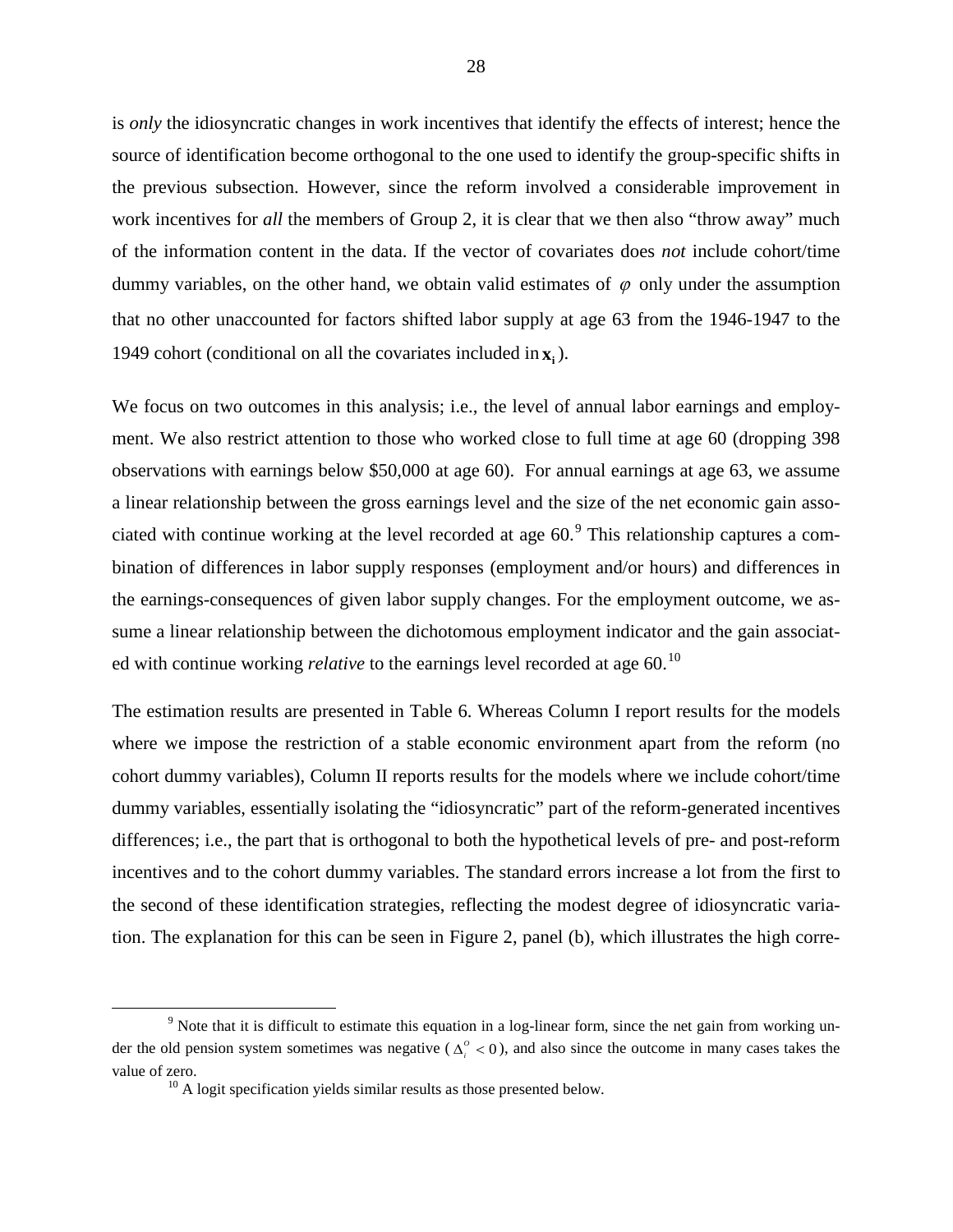lation between new and old work incentives and thus the little variation that can be expected to remain when the average levels differences are controlled for through cohort dummy variables.

Our point estimates for the gross earnings effect indicate that if the net annual returns to continued employment (with labor supply as at age 60) increases by, say, \$1000, actual gross earnings increases by around \$500-650, ceteris paribus. For the employment outcome, we find that if the gain increases by, say, 10 % of initial (age 60) earnings, the employment probability increases by around 2.4-3.5 percentage points. As shown by the implied reform effects reported in brackets, the estimates are consistent with the findings reported in the previous subsection.

**Table 6. Estimated impact on annual earnings and employment at age 63 of the economic returns to work. Standard errors in parentheses. Implied average reform effects in brackets, measured in US\$ or probabilities. 95 % confidence intervals for implied overall reform effects in brackets.**

|                                                                                                                                         | Without cohort<br>dummy variables             | П<br>With cohort dummy<br>variables         |
|-----------------------------------------------------------------------------------------------------------------------------------------|-----------------------------------------------|---------------------------------------------|
| Impact on annual gross labor earnings of a marginal<br>increase in the annual net returns to work                                       | $0.531***$<br>(0.023)<br>[\$13,732, \$16,289] | $0.665**$<br>(0.257)<br>[\$4,558, \$33,028] |
| Impact on employment probability of a marginal in-<br>crease in the annual net returns to work relative to the<br>age 60 earnings level | $0.347***$<br>(0.018)<br>[0.10, 0.12]         | $0.242***$<br>(0.064)<br>[0.04, 0.12]       |
| Cohort/time dummies included                                                                                                            | N <sub>0</sub>                                | Yes                                         |
| Number of observations (N)                                                                                                              | 22.995                                        | 22.995                                      |

Note: The sample includes individuals working in the year they are 60 in the birth cohorts 1946-1947 and 1949, with age-60 earnings above \$50,000. Implied reform effects are computed by multiplying the estimated effect with the average difference in the relevant incentive variable for the affected cohort (between the pre and post reform systems). The vector of control variables include gender, education (nine fields of study and 8 levels defined by normal length of the education), country of origin (Western Europe, Northern America and Oceania; Eastern Europe; Africa; and South America), and the level of earnings at age 58, 59 and 60. \*(\*\*)(\*\*\*) indicates significance at the  $10(5)(1)$  percent level.

## **4. Discussion and concluding remarks**

Like many other countries, Norway entered this century with a pension system considered to be fiscally unsustainable in an ageing society. For the majority of workers, the pension system implied a strong incentive to retire fully already at age 62. A consensus had emerged among policy makers and stakeholders that mature labor supply needed to be encouraged. Two possible reform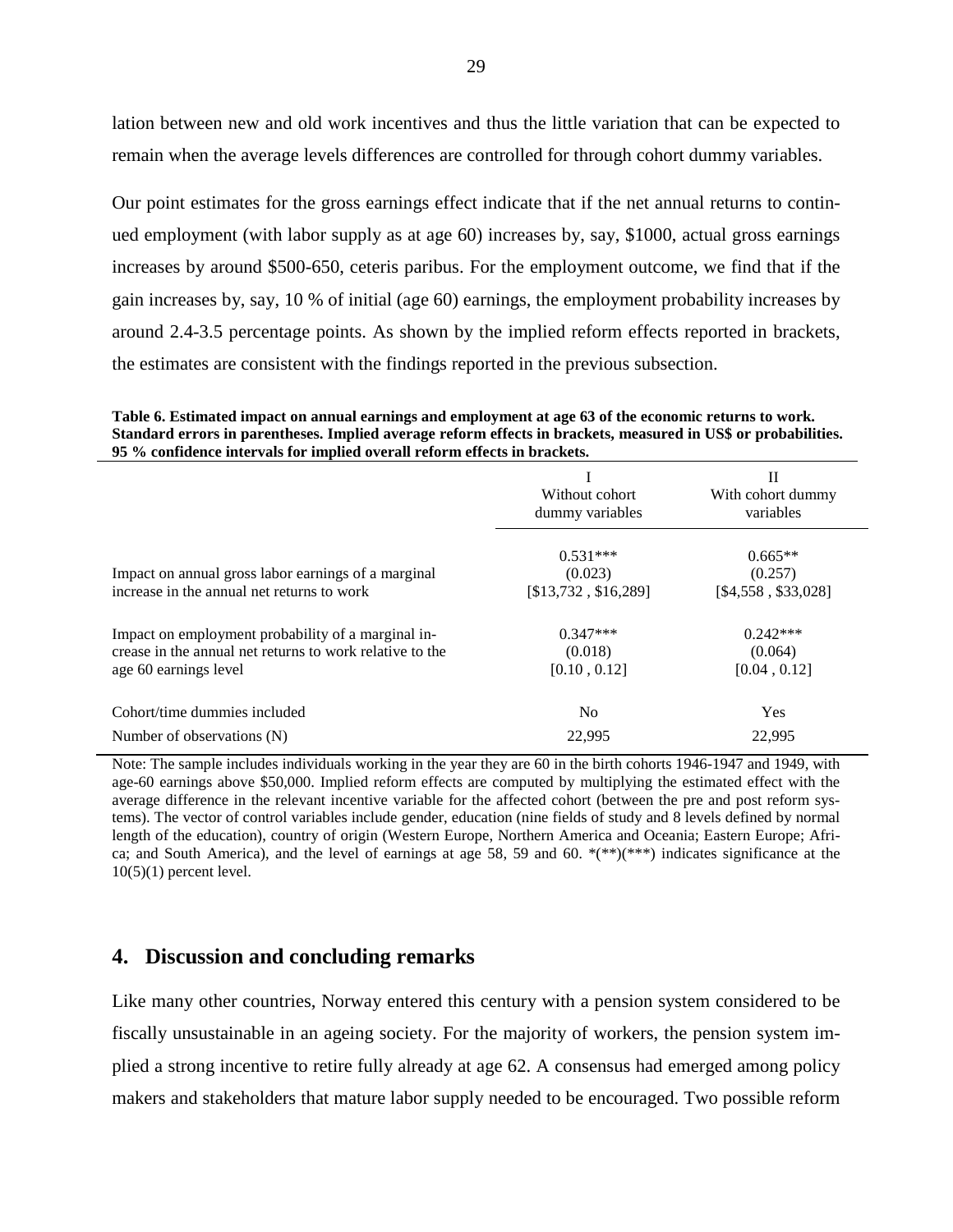avenues were discussed: To increase the earliest access age (leaving annual pension benefits untouched) or to remove all disincentives to work while claiming pension benefits (leaving the access age untouched). The latter "flexibility approach" implied the removal of earnings tests and the introduction of actuarially fair deferral of unclaimed benefit entitlements. It involved no immediate fiscal savings. To the contrary, in the short run it actually entailed extra pension outlays, as the direct savings from the earnings test disappeared.

Norwegian policy makers opted for flexibility as the main early retirement reform strategy. But a small minority of workers was also subjected to higher access age, as a new threshold was set on the level of pension point accumulation required for early take-up. Furthermore, the parliament legislated that *in the future*, all pension annuities will automatically be adjusted to changes in each cohort's expected longevity. From a political perspective, this pension reform package may have appeared more "marketable" than a general rise in the access age, as very few workers actually lost anything in the short run, whereas most of the expected fiscal savings materialize gradually and without the need for new political decisions. And when the pension cuts due to longevity adjustments start to bite after some time, workers can decide for themselves whether to adapt by accepting lower annual pension or by working more intensively or for longer in order to maintain the current benefit level. For the first generation of retirees, the reform actually represented a significant improvement, as they could take advantage of the new-won possibility of working and claiming pension benefits *at the same time* – at their own choosing.

The merits of this reform strategy clearly hinges on the magnitudes of the labor supply responses it triggers. In this paper, we have examined the immediate labor supply responses for the first (fully) affected cohort. Our main finding is that the responses were large. For example, the immediate effect of the removal of the earnings test was to increase annual labor earnings at age 63 by around \$14,700 (25 %). This suggests that the "flexibility approach" is a viable alternative to a more strict prescription policy of higher access age. Our results actually indicate that the added labor supply effect obtained by also raising the access age is small. Moreover, whereas higher access age entails a significant spillover to disability pension programs, no such fiscally adverse side-effects are identified for those who were exposed to improved work incentives only. In addition to help solving fiscal challenges, the flexibility approach has the obvious advantage that it fosters social welfare by letting each person decide his/her individual retirement profile in ac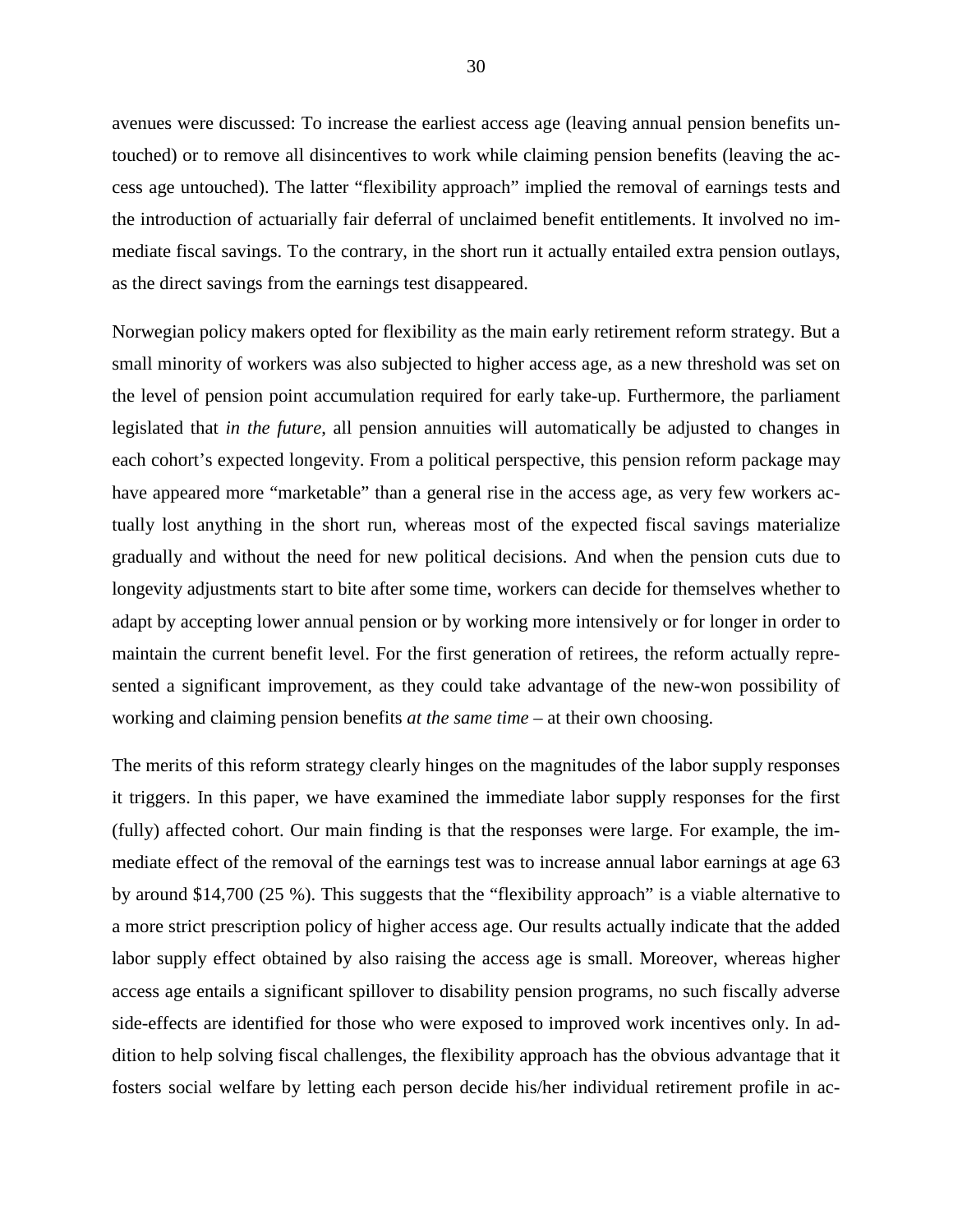cordance with preferences and circumstances. The heterogeneity within retiring cohorts is thus recognized.

Prior to the reform's implementation, there was a widespread concern that the new flexibility primarily would be exploited by well-off workers with comfortable jobs, and that worn-out workers with low education, low earnings, and long employment careers would not see continued work as a realistic (or desirable) alternative. Our analysis concludes that workers with low education, long work careers (more than 40 years), and low previous earnings exploited the new flexibility option as much as other workers. Flexibility appears to have been a valued systemattribute in all worker groups. At the same time, poverty among the retirees has effectively been prevented by the take-up requirements.

The results presented in this paper, as well as other recent studies on preceding pension rules adjustments in Norway (Hernæs and Jia, 2013; Brinch et al., 2013) point to a more elastic labor supply behavior among elderly workers than most of the existing literature indicates. Like all country specific studies, these findings probably partly reflect contextual features of the reform process, as well as the design of the reform itself. First, the new and improved work incentives were forcefully communicated and subject to a lot of media attention. In contrast to what has been claimed regarding the deferral scheme in the US, it is highly unlikely that many of the affected workers in Norway misinterpreted the pension deferral scheme as being a pure tax. Our results then fit well with the finding of Chan and Stevens (2008) that "... well-informed people respond much more than previously thought". Second, but somewhat related, the feature of the new early retirement system that allowed the deferral of pension benefits to be decided individually *– independently of the labor supply decision* – has probably contributed to prevent such misunderstandings. Moreover, the opportunity to combine labor earnings and pension benefits at will appears to have been highly valued, as a majority of those who decided to continue working as before nevertheless chose to start drawing on the pension benefits immediately. And third, the Norwegian pension reform was implemented at a time of macroeconomic stability and relatively low unemployment. There was a demand for the mature workers, and probably also to some extent a willingness among employers to allow "attractive" elderly workers to continue with reduced hours.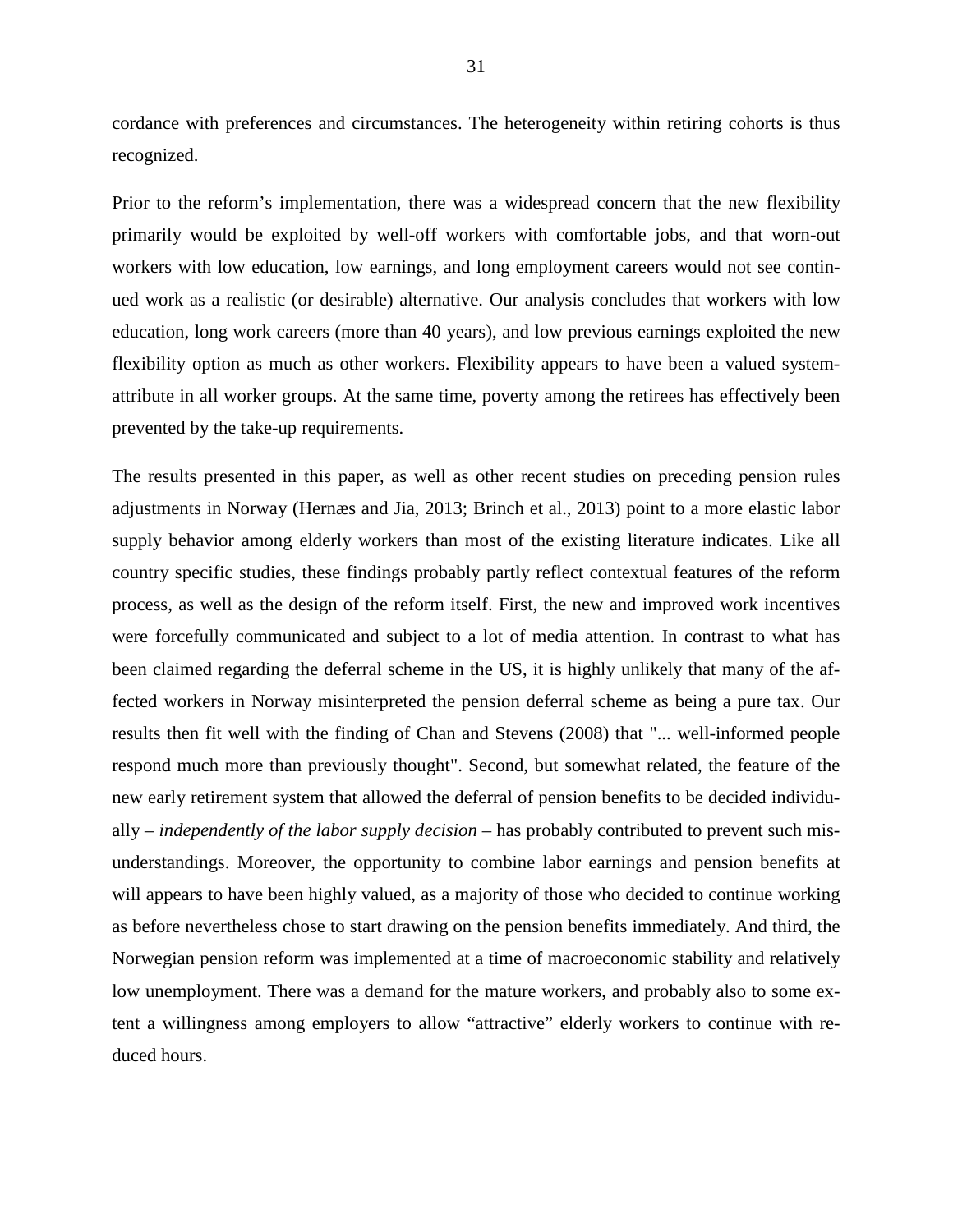Previous empirical evidence indicates that changing established employment patterns among elderly persons is at best a slow-moving process, and that stagnant social norms and traditions probably play a significant role in offsetting the labor supply effects of incentives-focused pension reforms. Nevertheless, based on more recent data, we have shown in this paper that transparent, substantial, and successfully communicated improvements in work incentives may constitute a highly effective strategy for increasing mature labor supply. If these results are supported by studies elsewhere, they will have major implications for pension reform designed to increase mature labor force participation. In a rapidly ageing society, it is likely that age-specific work-norms are in motion, and, hence are more malleable than ever before. Current population dynamics may thus enhance the impact of pension reforms designed to reduce work disincentives for elderly workers.

## **References**

- Baker, M. and Benjamin, D. (1999). 'How do retirement tests affect the labor supply of older men?, *The Journal of Public Economics*, Vol. 71, pp. 27-51.
- Behaghel, L. And Blau, D. M. (2012) 'Framing Social Security Reform: Behavioral Responses to Changes in the Full Retirement Age'. *American Economic Journal: Economic Policy*, 4(4): 41-67.
- Bratberg, E., Holmås, T. H. and Thøgersen, Ø. (2004) Assessing the effects of an early retirement program. *Journal of Population Economics*, 17: 387-408
- Brinch, C., Hernaes, E. and Jia, Z (2013) 'Earnings Distribution and Labour Supply after a Retirement Earnings Test Reform', *Oxford Bulletin of Economics and Statistics*, Volume 75, June 2013, No 13.
- Chan, S. and Stevens, A. H. (2008) What You Don't Know Can't Help You: Pension Knowledge and Retirement Decision-Making. *The Review of Economics and Statistics*, Vol. 90(2), pp. 253 – 266.
- Dahl, S. Nilsen, O and Vaage, K. (2003).'Gender differences in early retirement behavior', *European Sociological Review*, Vol. 19, pp. 179-98.
- Disney, R. and Smith, S. (2002). 'The labor supply effect of the abolition of the earnings rule for older workers in the United Kingdom' *The Economic Journal*, Vol. 112, pp. C136-52.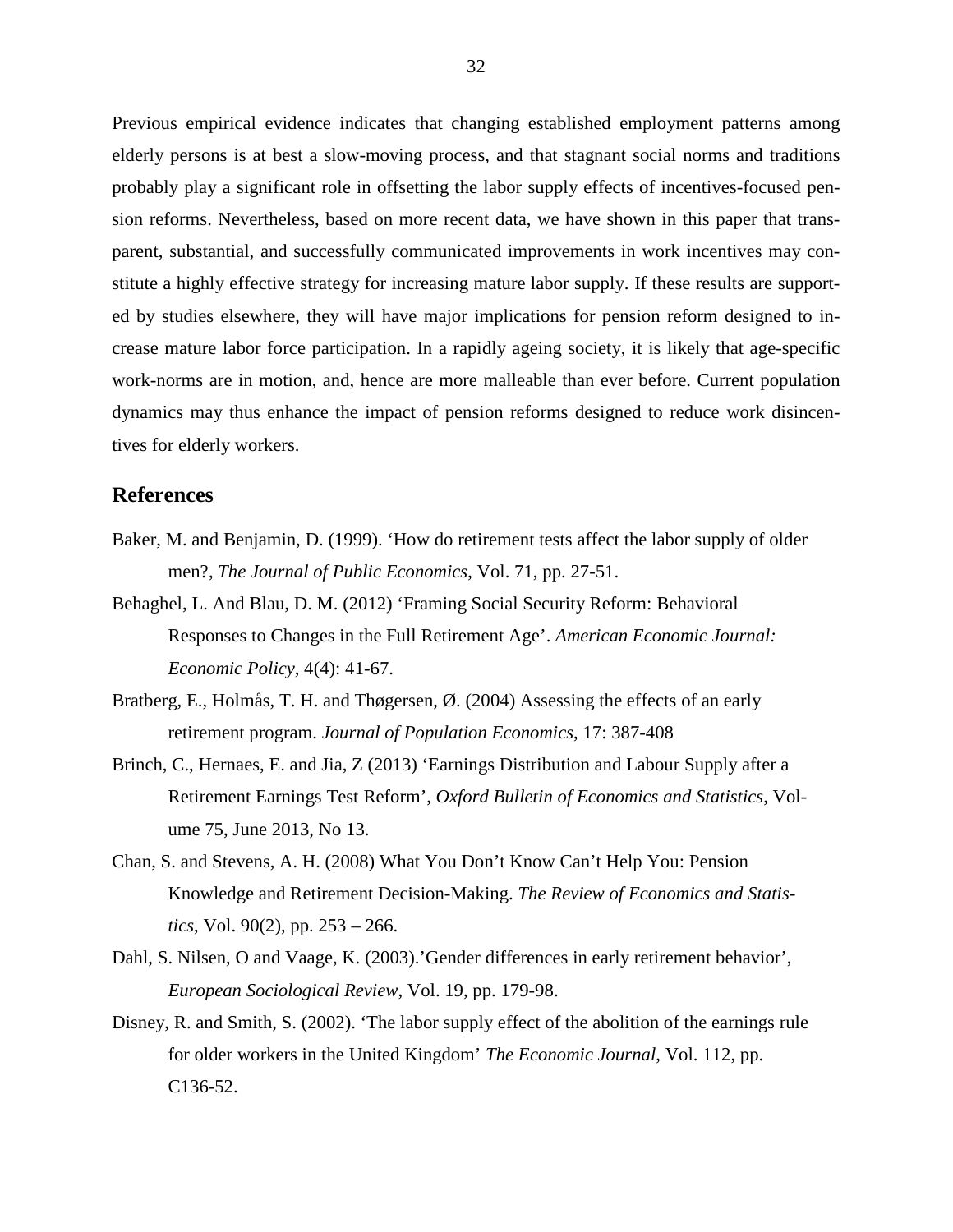- Duggan, M, Singleton, P and Song, J. (2007). 'Aching to retire? The rise in the full retirement ag and its impact on the social security disability rolls'. *Journal of Public Economics* 91, pp 1327-1350
- Engelhardt, G. V and Kumar, A. (2009). 'The repeal of the retirement earnings test and the labor supply of older men'. *Journal of Pension Economics and Finance,* Cambridge University Press doi:10.1017/S1474747208003892
- French, E. (2005). 'The Effects of Health, Wealth, and Wages on Labor Supply and Retirement Behavior', *Review of Economic Studies*, Vol. 72, pp. 395-427.
- Friedberg, L. (2000). 'The Labor Supply Effects of the Social Security Earnings Test', *The Review of Economics and Statistics*, Vol. 82, pp. 48-63.
- Friedberg, L. and Webb, A (2006). 'Persistence in Labor Supply Effect and the response to the Social Security Earnings Test', Center for Retirement Research, Boston College. [http://escholarship.bc.edu/retirement\\_papers/138](http://escholarship.bc.edu/retirement_papers/138)
- Gruber, J. and Orszag, P. (2003). 'Does the Social Security Earnings Test Affect Labor Supply and Benefits Receipt?' *National Tax Journal*, Vol. LVI, pp. 755-73.
- Gruber, J. and Wise, D. A. (1999) *Social Security and Retirement around the World* NBER The University of Chicago Press.
- Gruber, J. and Wise, D. A. (2004) Social Security Programs and Retirement around the World. Micro-Estimation NBER The University of Chicago Press.
- Haider, S. J. and Loughran, D. S. (2008). 'The effect of the Social Security Earnings Test on Male Labor Supply', *The Journal of Human Resources,* Vol. XLIII, pp.57-87.
- Hernaes, E. and Jia, Z. (2013). 'Earnings Distributions and Labor Supply after a Retirement Earnings Test Reform', *Oxford Bulletin of Economics and Statistics*, Vol. 75, Issue 3, pp. 410-434.
- Mastrobuoni, G. (2009). 'Labor supply effects of the recent social security benefit cuts: Empirical estimates using cohort discontinuities'. *Journal of Public Economics*, 93, 1224  $-1233.$
- OECD (2012). 'Pensions Outlook 2012'. OECD Publishing. <http://dx.doi.org/10.1787/9789264169401-en>
- Røed, K. and Haugen (2003) Retirement and Economics Incentives: Evidence from a Quasinatural Experiment. *Labour* 17(2) 203-228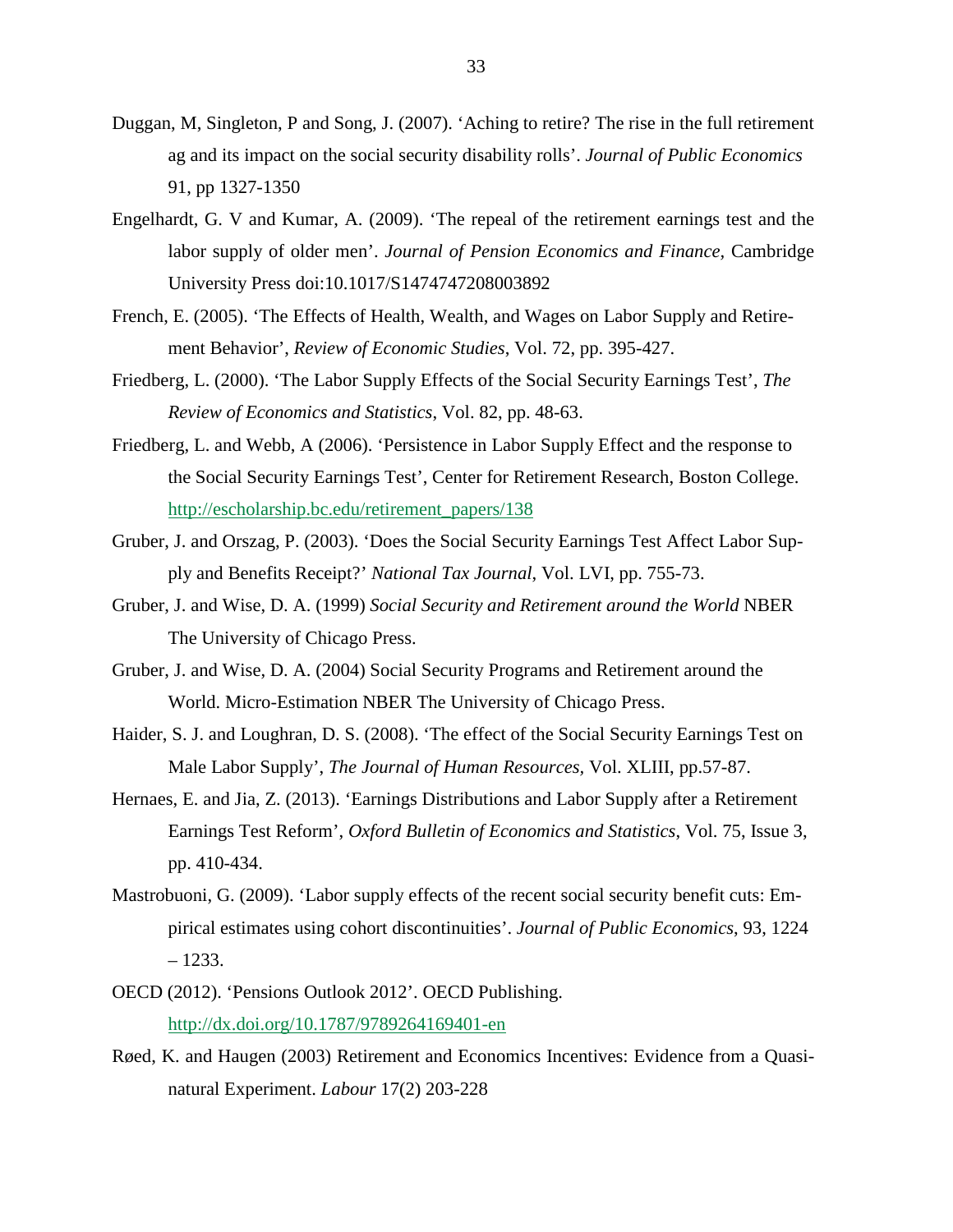- Shimizutani, S. and Oshio, T. (2013). 'Revisiting the labor supply effect of social security earnings test: New evidence from its elimination and reinstatement in Japan' *Japan and the World Economy*, 28(2013) 99 – 111.
- Song, J. G. and Manchester, J. (2007). 'New evidence on earnings and benefits claims following changes in the retirement earnings test in 2000'. *Journal of Public Economics*, Vol. 91, pp. 669-700.
- Staubli, S. and Zweimuller, J. (2011) Does Raising the Retirement Age Increase Employment of Older Workers? Working Paper No 20, University of Zurich
- Vestad, O. (2013) Labour supply effects of early retirement provision *Labour Economics*, Volume 25, pp 98-109
- The Ministry of Labour and Social Inclusion. (2006). 'Chapter 1: Governmental White Paper No. 5 (2006-2007)'.

<http://www.regjeringen.no/en/dep/aid/Topics/pensions.html?id=939>